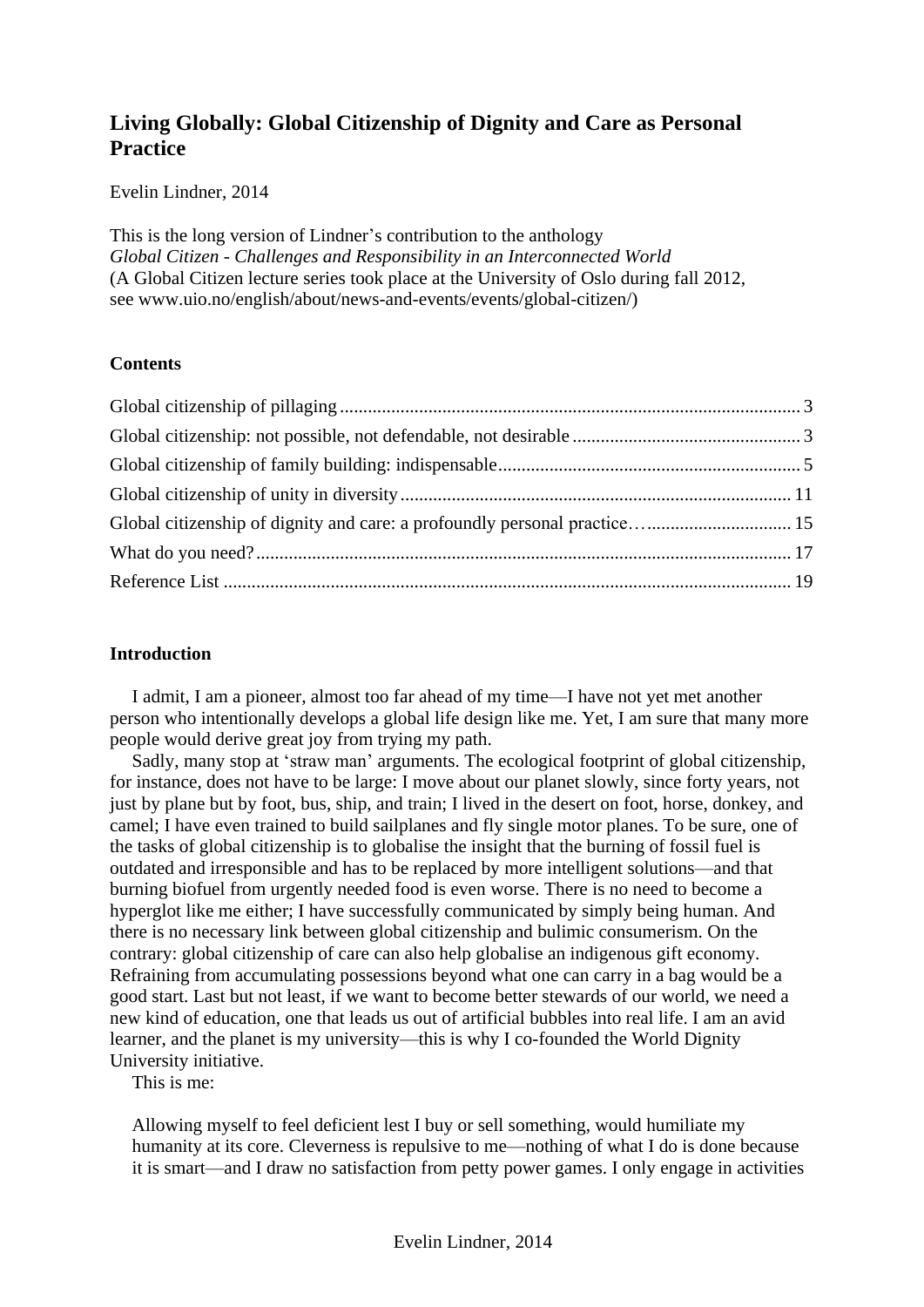that are profoundly meaningful to me. I respond to the fact that I have to eat, clothe myself, and have a roof over my head in ways that do not require me to compromise what I regard as meaningful, on the contrary, they contribute. I do not wish to have a job, I want to have a life. I am profoundly selfish in this point because I could not live otherwise (Lindner, 2010: xxiv).

Clearly, not everybody is in a position to live a global life, even if they wish to do so. Certain social, psychological, or health limitations may stand in the way. More importantly, so far only Western passports open doors also for those with few monetary resources—I was privileged enough to happen to be born with the right to such a passport—while the rest are trapped in their countries by the strict visa requirements to which they are subject. The human rights tenet that 'every human being is born free and equal in dignity and rights' has not yet been realised in practice.

This increases the responsibility for those who have the resources to stand *up* rather than stand *by* (Staub, 1989). Being born in Norway is a privilege that carries a responsibility. Henrik Wergeland has already pointed out that Norway's disadvantages are now its advantages. Norway's marginal location on the planet has protected it. Nobody has 'bothered' to conquer and force Norway into the kind of submission that underlings in hierarchical empires elsewhere had to endure. Norwegian cultural heritage of *likeverd* and *dugnad*, of equality in dignity and solidarity, together with the Viking experience of mobility, in my view, is worth more than all Norwegian oil. To hide it behind *janteloven* would be utterly negligent of this responsibility.

Norway is proud of its resistance movements against Nazi Germany. Global citizenship of care is today's equivalent. *Indignez vous! Cry Out!* exclaims French wartime resistance hero Stéphane Frédéric Hessel, 2010. He calls on people to 'cry out against the complicity between politicians and economic and financial powers' and to 'defend our democratic rights'. I say this forcefully, because Norwegians are lucky to live in a happy bubble just now, and I would like to invite them into the real world.

'Business as usual' is utopian in our times. What many belittle as idealism—noble but irrelevant—increasingly emerges to be the only realism. Ever more people believe that a 'great transition' is needed, more than mere business as usual, limping along with the help of some reforms (Raskin, 2012, Lindner, 2012a). Political economist Gar Alperovitz has worked for better regulations for decades; now his verdict is that deeper change is needed. Why? Because instability and inequality is not a short-term aberration but the long-term consequence of current economic arrangements (Alperovitz, 2009).

Future generations may call our era 'the dark era of absurdities'. As Nina Witoszek succinctly formulates in this anthology, we are surrounded by paradoxical double binds. Here is one of them: Governments insist that we ought to consume ourselves out of economic recession, yet, such patriotic spending only increases global warming.

Every day, I receive messages such as this one: 'The international order of things, so profitable for so many for so long, is under great stress now that oil has become expensive, the war system has been discredited by frivolous wars, our economy is working for the very rich but not the rest of us, crooked banks aren't prosecuted, and government is more corrupt than ever. And ordinary people increasingly know about this because of the Internet' (Hank Stone, personal communication from March 13, 2013).

Does this mean to deny progress? No. There is veritable progress with respect to what we do to each other, or what we could call social sustainability. New and important conventions have been adopted. Many human rights defenders work extremely hard and have grown to become a real challenge to power. Unsurprisingly, power fights back. 'The space for human rights defenders to act and participate openly and actively in the society is reduced (Dahle,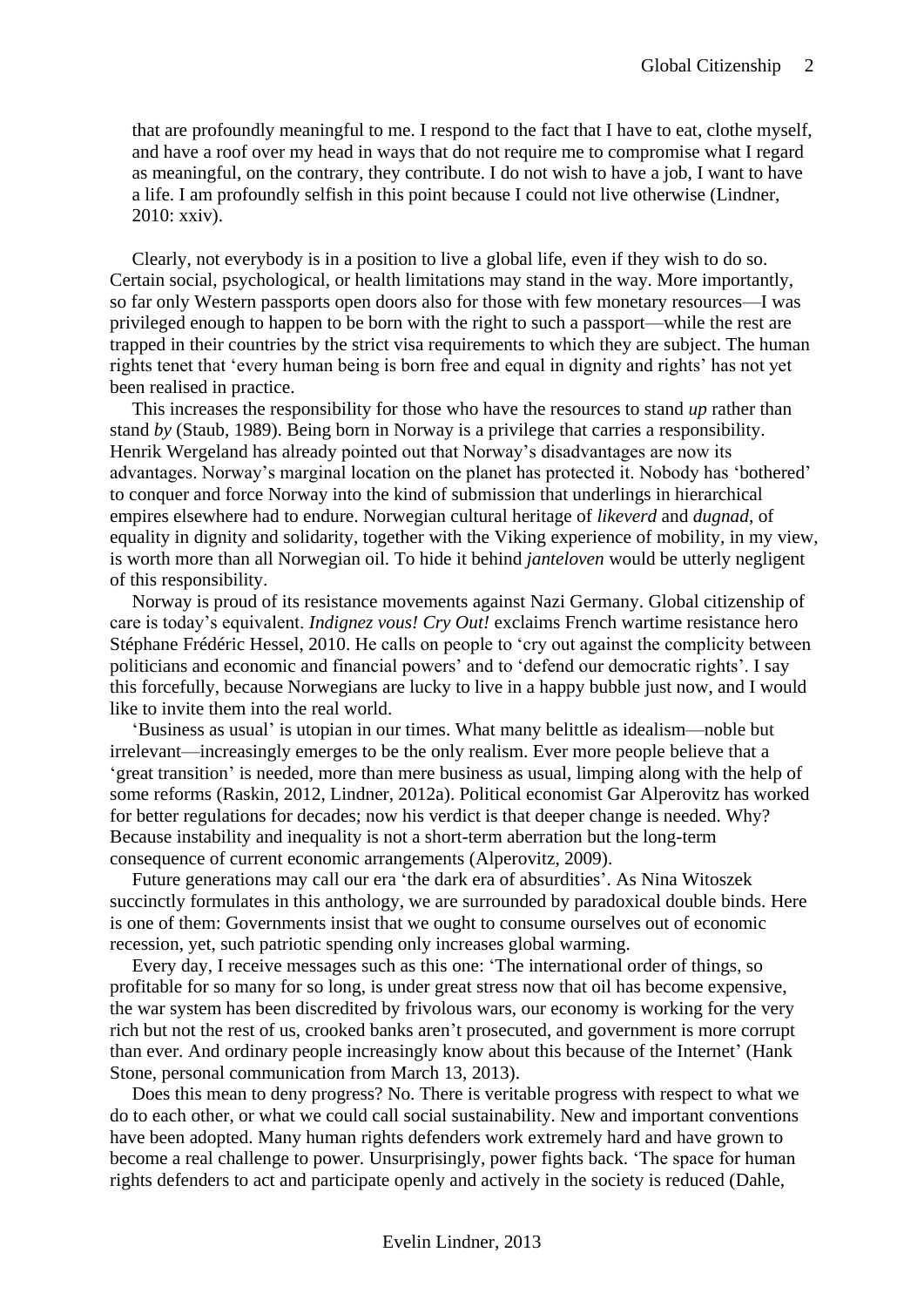2008: 2). 'As civil society groups have become more sophisticated and effective in their advocacy efforts, many governments have also become more sophisticated in responding to their critics' (Dahle, 2011: 2). Even worse, as the Human Rights House Foundation reports, throughout the past years, it has become increasingly difficult and even dangerous to be a human rights defender. And if we posit that peace means disarmament, then the balance is even more negative: The volume of international sales of conventional weapons has risen by 17 per cent in the period 2008–2012 as compared to the period 2003–2007 (SIPRI, 2013, www.sipri.org).

As to ecological sustainability, or what we do to our habitat, to our planet, short-term progress is not long-term progress. Pillaging the resources of our planet looks like a smart strategy to be proud of only as long as these resources are not yet depleted. Easter Island is a warning. Successes such as improved health and life expectancy are built on sand if we do not reverse this.

In balance, we, the human family, are triumphantly heading into a blind alley, faster than counterforces can establish alternative directions. A meta-transition is needed, away from rigid paradigms, away also from rigid strategies for change, away from finger-pointing, toward co-creating a new kind of continuous reflexive process, a globally collaborative dignifying process (Lindner, 2012b).

If we believe that *apartheid* was humiliation set into system, then we all are aware that it was insufficient to engage in charity or do good works locally (Lindner, 2006). The entire system needed to be transcended. In extension, from my point of view, today, all local challenges are embedded into global systemic frames of humiliation. This needs to be addressed by us all, the entire world community.

## <span id="page-2-0"></span>**Global citizenship of pillaging**

Certain kinds of global citizenship make things worse. We hear that a small number (circa 6,000) of largely unelected powerful people around the globe, what David Rothkopf calls the 'super class', have shaped the world during the past decades in ways that the financial meltdown became possible (Rothkopf, 2008). We see many of them in annual gatherings such as the one in Davos in Switzerland. The 'frequent traveller' version of global citizenship (not to speak of global crime and terror), the dashing from one international hotel to the other, uses the planet as a leisure park for the few, served by the rest, and otherwise targets the commons of our world as unexploited market opportunities. And many in the Global North prefer to blindly imitate the superclass, rather than wake up and invest in a radical turnaround. Norwegians are not exempted. Many live in a 'shopping-mall Kindergarten bubble', which includes a selection of holiday resort beaches, and they mistake this bubble for the 'normal' reality of our world. And all around the globe many academics, rather than resisting this trend, currently turn themselves into its lackeys.

## <span id="page-2-1"></span>**Global citizenship: not possible, not defendable, not desirable**

Global citizenship is neither universally accepted, nor easily defendable, nor desirable. I offer an emphatic 'yes-and' to all three arguments. Once more, Witoszek finds penetrating formulations: 'The Chinese especially refuse to be global citizens in the Nussbaum sense and there is little we can do about it;' 'cosmopolitanism is in tension with deeply felt religion, patriotism and nationalism;' and, 'convinced environmentalists who hold dear such concepts as dwelling, bioregionalism, "erotics of place", or land ethic, oppose a globalised, de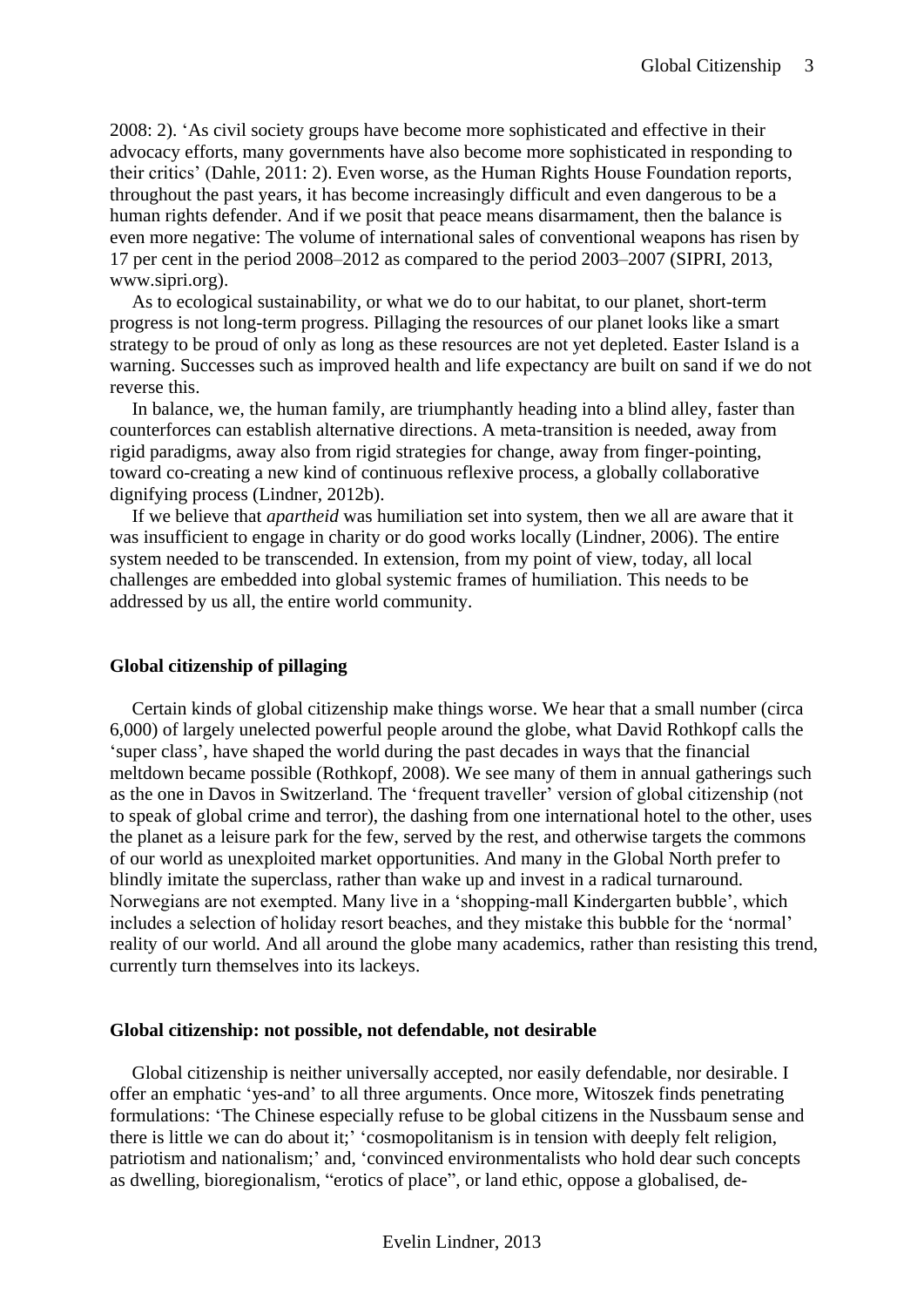territorialised identity'. 'The solution lies in small communities which are based on reciprocality and see concrete consequences of their actions', suggests Witoszek, since 'only small local communities able to beat the tragedy of the commons' and global citizens connected only via a virtual space suffer from 'shrunken souls and imaginations' as they are disconnected from the real world.

Andreas Føllesdal, in his contribution to this anthology, adds: 'It is unrealistic to believe that individuals globally will act on feelings of solidarity and charity across hundreds of miles'. Are not globally shared culture and common heritage too fragile to support the required trust?

There is more bad news. Humans share a tendency to split into in- and out-groups. Unfortunately, even the most innocent 'we', if it means 'we, as opposed to them', may end in the desperate question of 'why do they hate us?' This trend is intensified in a world that becomes confusing and fear-inducing for people with secure cultural roots when they feel that the ground beneath them is falling away through globalisation as it makes the world frightfully *liquid* (Bauman, 2010). Displaced people, refugees and many indigenous peoples have always tasted insecurity, the very insecurity that globalisation now brings to the rest. The *contact hypothesis*, or the hope that mere contact can foster friendship, is not necessarily true (Allport, 1954, Pettigrew & Tropp, 2006). Where there is no contact, there is no humiliation. The world can even turn into a dangerously hostile place, a hotbed for terrorism, when contact creates new dynamics of humiliation. Remember the Danish cartoons (Hartling & Luchetta, 1999, Lindner, 2006 and Lindner, 2009).

Humiliation becomes particularly painful when human rights are preached with noble words that create high hopes, only to turn out as empty rhetoric: 'To recognise humanity hypocritically and betray the promise humiliates in the most devastating way by denying the humanity professed' (Stephan Feuchtwang, November 14, 2002, in a personal communication; see also Hartling & Luchetta, 1999, Lindner, 2006 and Lindner, 2009a).

Must we therefore forget about global citizenship?

Let me share some of my experiences. For many years, I have been working in situations where honour killing is practiced. Imagine a mother in front of you, crying, explaining that it is the family's duty to rescue the family's honour from humiliation, to save the family's body by 'amputating' a diseased limb. In this case, this limb is the daughter. She had been raped. She must be killed. While listening to the mother, you may feel your very humanity being humiliated by the mere suggestion that killing a raped girl could have any kind of healing effect. Now, what would happen if you expressed this feeling to the mother, bluntly, and called her a cruel, ignorant woman? She might feel humiliated by you, the decadent arrogant Westerner, who denigrates her culture.

What happens here? In the moral universe of honour and humiliation, the girl must die, in the universe of dignity and humiliation, the girl must live, and the discourse that addresses this irreconcilable difference is humiliating for all involved.

I ask you: why do you think you are right? Did you grow up in a context that holds the ideals of human rights dear? Should you not respect this mother's culture? For her, love means having the courage of the surgeon who rescues a body through amputation. For you, love means giving trauma therapy to the girl. Can you create universal harmony by simultaneously offering respect for the girl to be killed and not be killed?

Since the age of nine, such questions have been at the core of my life. As a child, I was unable to share my family's choice of religious dogma, because it forced me to separate those who are saved by God from those whose souls were lost if they resisted conversion. I could not endorse eternal condemnation for non-believers, something even more far-reaching than killing an earthly body.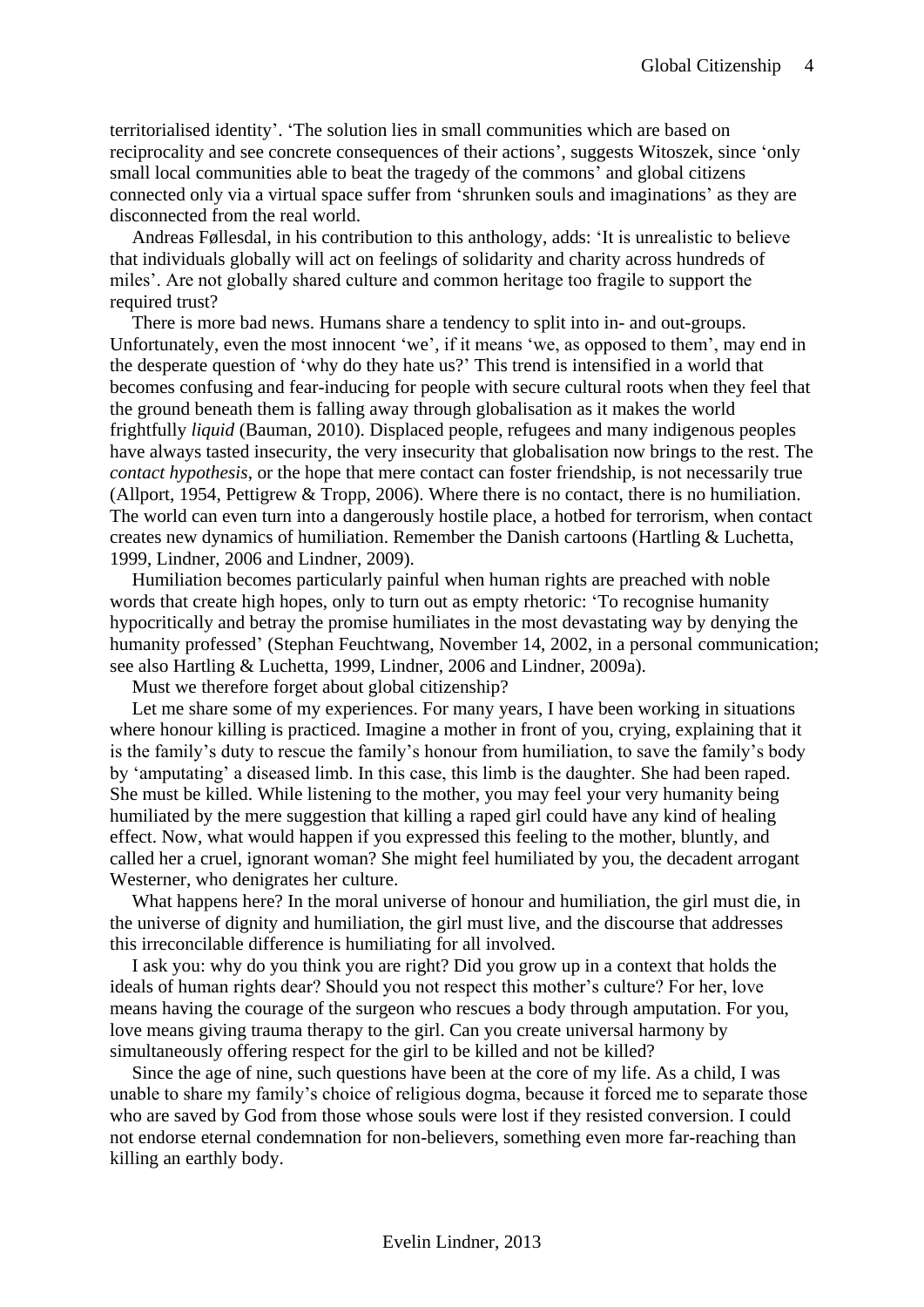What would be the path to global inclusiveness in this case? If not theism, then agnosticism or atheism? In my life, I came to transcend them all.

## <span id="page-4-0"></span>**Global citizenship of family building: indispensable**

It has taken me a lifetime to develop the argument for why I think 'I am right' when I say that the girl must live and receive trauma therapy, and why and how, at the same time, the mother can and must be respected. Or why and how the China's of this world can and must be invited to join in together with their religion, patriotism and nationalism. Or why and how the erotics of place can and must be both local and global. Or why and how self-reflexivity and radical humility can open space for religious experience beyond dogma. The same goes for the philosophy of science, metaphysics, ontology and epistemology. Humility is helpful also with respect to human rights ideals. Their roots go far back into Western and non-Western history, and they are part of many philosophies around the world, remember only *Ubuntu* in Africa.

Why am I right? Because we live in unique historical times. Traditional adaptations no longer fit when new connectedness and interdependence replace the traditional dependenceindependence and domination-submission dichotomies. Old *Realpolitik* is different from new *Realpolitik*.

Clearly, globalisation, in its origins, is far from a charitable project. No doubt, the technology that now shrinks the world emerged from within the *dominator model* of society (a term coined by Riane Eisler, 1987). What is called globalisation is largely a 'Davos' inspired project, aiming at creating global domination and new dependencies for the benefit of investor confidence and shareholder value. Yet the same project also creates new interconnectedness, which carries the potential to undermine its original aims by opening doors for the solidarity of global *partnership* to transcend the traditional dominator model. The world shrinks, one single human family emerges, and its members increasingly believe that they deserve to be treated as equals in dignity and they learn to be aware of the pitfalls of humiliation.

When social psychologists ask students to play the prisoner's dilemma game, and they tell them that this is a community game, the students cooperate. The students cheat on each other when told that the game is a Wall Street game. This is the power of framing: the same people can behave in radically different ways within different frameworks. 'Good' frameworks bring the 'good' in us to the fore, and vice versa. This means that we do not have to wait to become angels; we can gain much by working together to implement new frameworks, those that create a systemic push for our evolutionary inclinations to be social, connect and collaborate. Local versus global is therefore a false choice: the local needs appropriate global frameworks to be truly local, to be sufficiently protected from global pressures for uniformity so as to be able to celebrate local diversity (Lindner, 2012a). The local lacks the very space that it needs to celebrate its particular local expressions if exposed to global pressures that obliterate this space.

In other words, there is an alternative concept of global citizenship, one that inspires the creation of global frameworks of mutual care and stewardship rather than Wall Street frames. 'Never doubt that a small group of thoughtful, committed citizens can change the world. Indeed, it is the only thing that ever has', said anthropologist Margaret Mead (1901–1978). While I write this, a message comes in from nef (the new economics foundation for economics as if people and the planet mattered), announcing their new report, titled, 'Why We Need a New Macroeconomic Strategy' (www.neweconomics.org/publications/why-weneed-a-new-macroeconomic-strategy). To be sure, donating more to charity is not enough.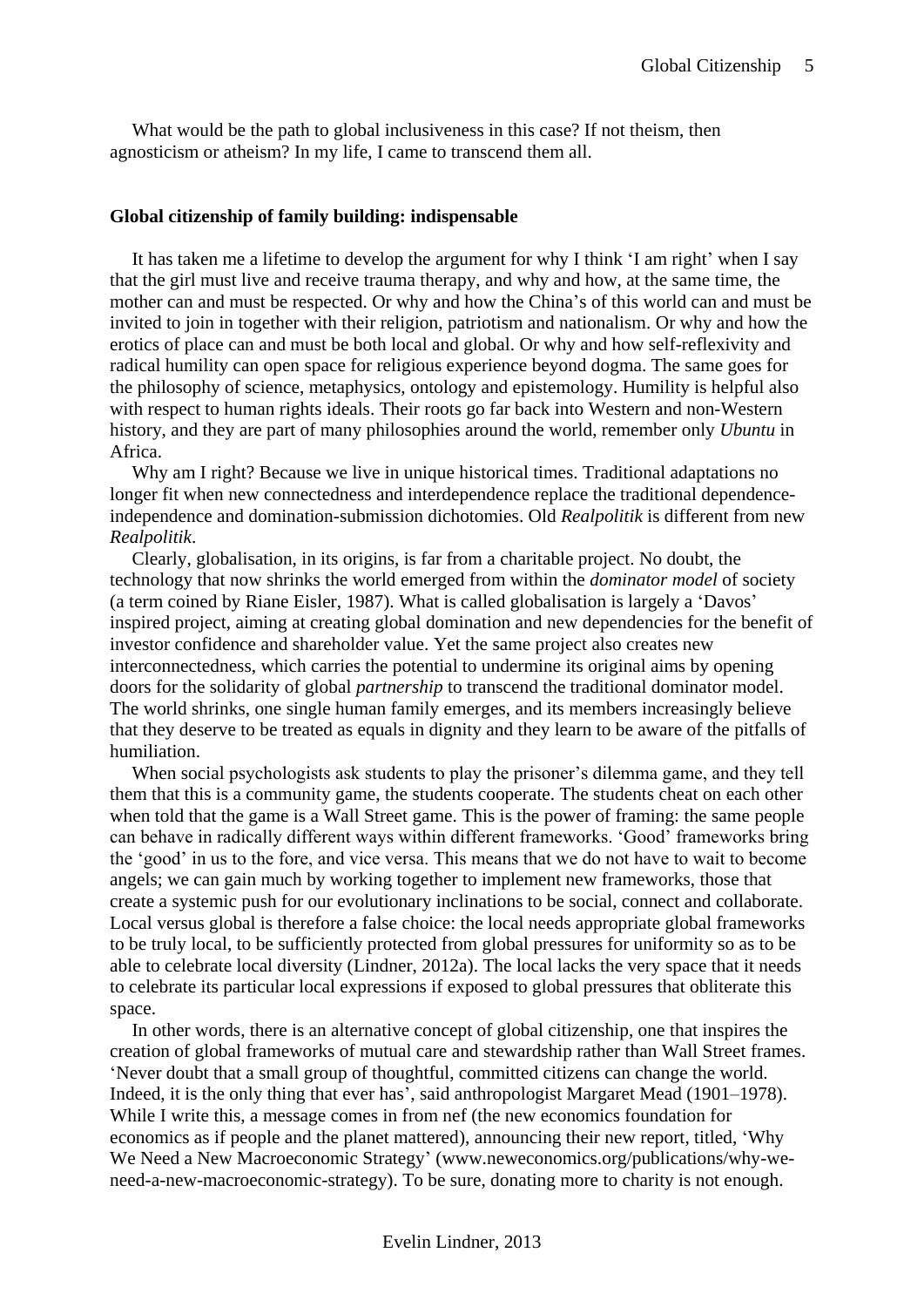And here are the good news: Realistic optimism is warranted. The present *ingathering* of humankind (a term used in anthropology) opens a window of opportunity for us, the human family, that none of our forefathers was ever given. Just now, there is space opening to cocreate a global culture of unity in diversity that has never existed before. Let me take as an example the pictures of our Blue Planet from the perspective of an astronaut: our ancestors, were they able to see that? The Blue Planet image alone provides a powerful framework for collaboration. Were our forefathers able to see, as we do, that we humans are one single species living on one tiny planet? Did our grandparents have access to our vast knowledge about the universe and our place in it?

Yet we, the human family, can only achieve this if we understand how historically unparalleled this opportunity is. So far, I see us failing here. Also many of those who have the resources to do otherwise are overlooking the uniqueness of this opportunity. We are particularly overlooking the pivotal role that radical global citizenship of care must and can play.

Why are we overlooking it? Because we have a mortgage to pay off from a salaried employment in a local context. Because we hope that our politicians or at least the United Nations will understand and repair the global frameworks; these frameworks are too complicated for us to understand from our local perspective anyhow, we feel, and we hope that giving to charity will be enough. Because the deep practice of global citizenship of care is new and untested and requires too much restructuring of our assumptions and personal lives.

I remember Johan Galtung discussing why there are so very few peace scholars in the world (Lindner, 2009b). At the Higher Education for Peace Conference, 4th–6th May 2000, in Norway's far north, in Tromsø, he explained that only very few peace advocates live truly globally (as Galtung does)—most are bound to local contexts not least through such profane circumstances as having to pay off a mortgage—and this contrasts with those well-financed and well-travelled Pentagon experts who use the entire world as their basis for analysis and strategising. In other words, the lens of the average peace advocate is too narrow, both with respect to geopolitics and the historical backdrop, to outweigh those others who engage in traditional power politics.

I am among the very few who have tried, for the past 40 years. I do not ask everybody to follow my path, yet I call for humility. A non-global citizen can so far only theorise about global citizenship: lived global experience provides unexpected new insights.

Peter Svenonius, a theoretical linguist who is also based in Tromsø, at CASTL (Center for Advanced Study in Theoretical Linguistics–A Norwegian Center of Excellence), explains that language was not created for the goal of communicating; rather, language was created for use in thinking. The Western culture of *separate knowing* (Belenky, Bond, & Weinstock, 1997) aggravates this situation and turns it into a problem. Therefore I invite you to listen to my practice of global citizenship in the humble spirit of *connected knowing* (rather than only trying to find flaws to oppose).

In my view, only radical global citizenship of care can overcome the *security dilemma* as well as the *commons dilemma*. Global citizenship of care can help shift what I call *honour humiliation* toward *dignity humiliation*. Honour humiliation is part of humankind's cultural adaptations to the security dilemma. Humiliated honour requires revenge and the show of strength to achieve victory over the humiliator. The script of honour humiliation is the script of Adolf Hitler and Nazi Germany. Dignity humiliation, in contrast, calls for the *conscientisation* of Paulo Freire, to which Nelson Mandela so courageously dedicated his entire life (Freire, 1968, Freire, 1970).

The security dilemma is being described by international relations scholars (the term was coined by John Herz, 1950) and it means that in a fragmented world there is virtually no escape from the motto 'If you want peace, prepare for war'. Indeed, throughout the past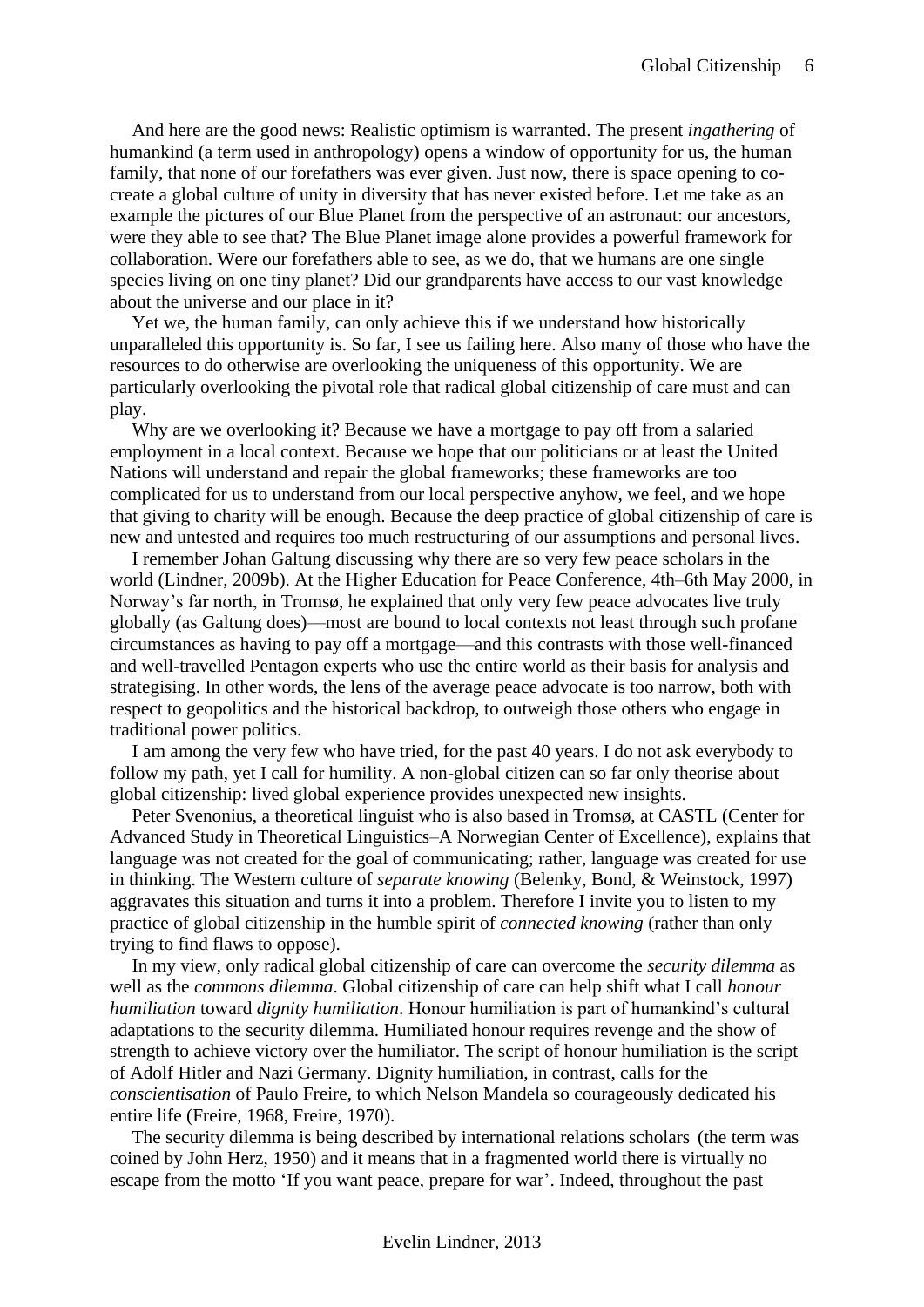millennia, arms races, fuelled by fear of attack, often triggered the war they intended to avoid. Only global citizenship of care can open space for Gandhi's tenet that 'There is no path to peace. Peace is the path.'

And the commons dilemma means that commons (*almenning* in Norwegian) are always vulnerable to free-riders and raiders (Hardin, 1968). Throughout the past three decades, a culture of raiding has become the accepted global frame. Even the most robust alternative initiatives, such as the Mondragon cooperatives in Spain, for example, are not strong enough in the face of an antagonistic global context (Gar Alperovitz in his talk at the Thirty-First Annual E. F. Schumacher Lectures on 5th November 2011, in New York City). These days, I meet increasingly disillusioned idealists all around the world. Local community initiatives routinely falter when they collide with the larger global Wall Street frame. I see great civil society projects getting funded initially, but when they achieve real impact, funding is often cut. Funds have their origins in the context of business, and 'good works' are expected not to hurt business interests.

Who are investors? Who are donors? It is naïve to treat donor and investor interests as black boxes, as something that should not be questioned, because, supposedly 'it is the freedom of the rich to do as they please with their wealth, and nobody can expect them to act against their self-interest and give their hard-earned funds to initiatives that hurt them'. (See a discussion of freedom further down.) Consider the absurdity: 'Why must not-for-profit organizations beg for funds from for-profit organizations to do so-called *good* work to offset the freedom of for-profit organizations to do *bad* work?' (Lindner, 2012a: 209).

All around the world, wherever commons are successfully protected and enlarged locally, they risk being invaded and raided from outside. I meet many dedicated idealists who have given up, some end as cynics. Non-profits are increasingly selling out their ideals to for-profit thinking. Even humanitarian aid has become a business.

Maria Dahle is the Executive Director of the Human Rights House Foundation (HRHF), a non-governmental organisation established in 1989 and located at the Human Rights House in Oslo, Norway. She reports first-hand how human rights defenders are increasingly being constrained by the influence of 'bigger' interests of the government/corporate nexus:

The 90's were a 'decade of hope' for human rights. Around the world, civil society in general, and the human rights sector in particular, experienced an explosive growth. Since then, working with human rights has gradually required ever more specific expertise. In response, many organisations have become more professional. Their work is often donor driven, and therefore they have become more bureaucratic, less creative and spontaneous. Several of the human rights organisations, especially the international and those working in the capitals, have become part of a national and international elite and are often less connected—or not connected at all—to social movements. Hence, they lose support from their own people (Dahle, 2008: 3).

In 2011, Maria Dahle continues:

Tighter restrictions on holding peaceful demonstrations and gatherings have been introduced, often with reference to the need for increased security. Our partners in the Human Rights House Network report also here on increased sophisticated administrative and bureaucratic harassment of NGOs and activists planning peaceful demonstrations in OSCE participating states. The new laws and regulations legitimize the police' excessive use of violence against the demonstrators and massive arrest of participants. Journalists on duty covering the events are often beaten, detained, harassed and interrogated by national security forces (Dahle, 2011: 2).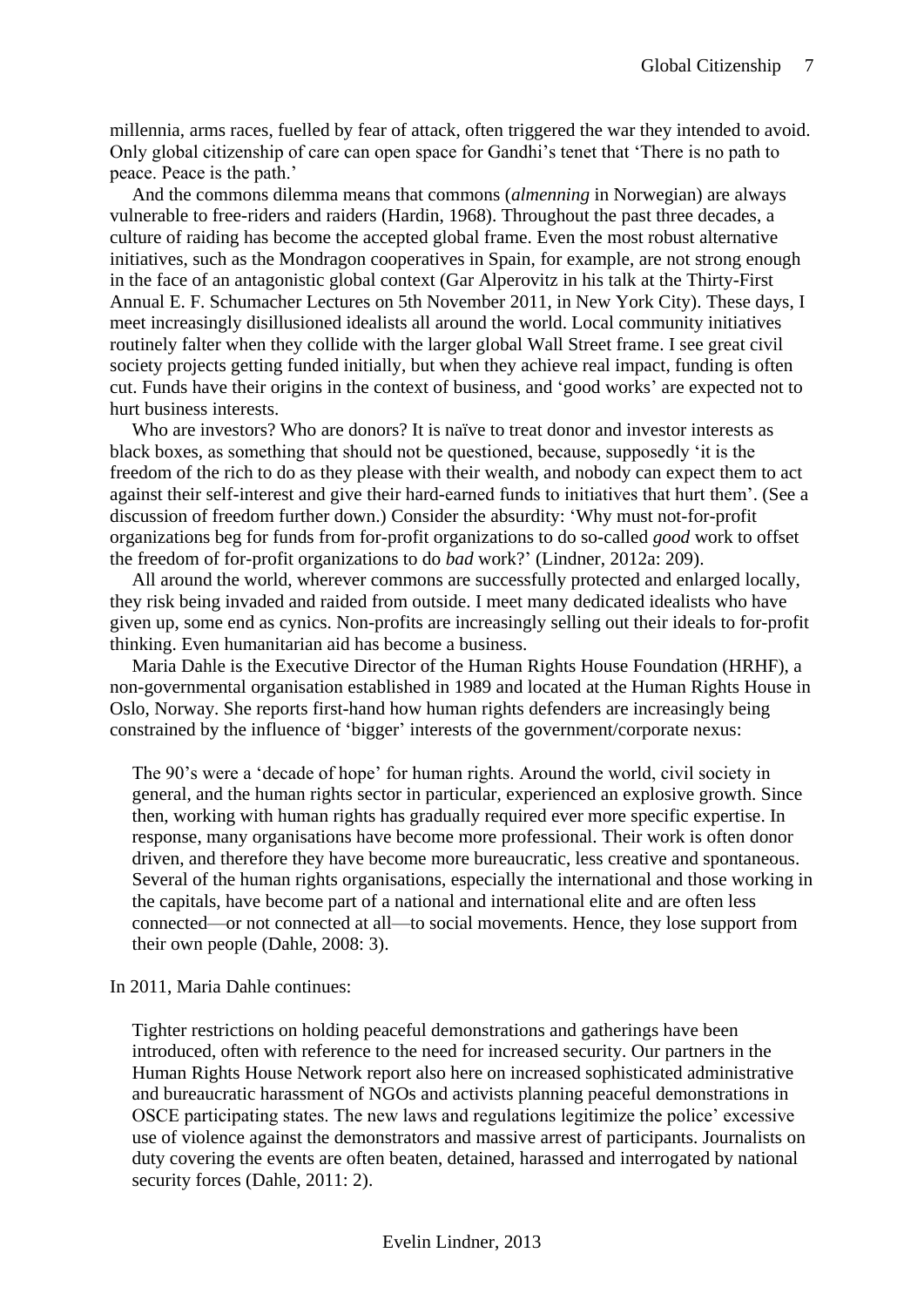Let me give you an example from my own experience. I spent four months in South America in 2012. Particularly eye-opening were my two weeks in Marabá, in the state of Pará, Brazil, the sad 'cradle' of the industrialisation of the Amazon. Pará is like another continent, compared with the rest of Brazil. It has the size of Western Europe and one landlord can own half a million of cattle. It has an inglorious reputation for its hired gunmen. The following article is illustrative: 'Brazil: Homage to the Victims of the Amazon in Washington, D.C'., in *Global Voices*, globalvoicesonline.org, by Georgi McCarthy on 16th April 2012.

My hosts were Dan Baron and his wife Manoela Souza, who live in the local community of Cabelo Seco and are the artistic-pedagogic coordinators of the Rivers of Meeting project. Cabelo Seco is an extremely vulnerable community. It is also a relatively poor community. The roof above me, for example, leaked when it rained and I had to cover my computer and all other valuables with plastic sheets.

Not only hired gunmen, also drugs are being used to weaken communities who stand in the way of 'progress', crack is given out for free until people are addicted, creating a toxic mixture of hopelessness and violence. Just when I was in Cabelo Seco, two people were killed in execution style a few houses away from where I were. Linda Hartling commented on 11th August 2012: 'In some ways, I think predatory capitalism offers a form of psychological "crack" until individuals and corporations become addicted to predatory capitalism, which is insatiable and unsustainable'.

As it turned out, my presence was extremely meaningful, much more than I initially thought. It made a difference that it could not have made in  $R$ io + 20, where I was invited, too. Being alerted by my presence, the television came to interview us twice, my host and his community (see youtu.be/a\_y7G2KFeQo). I chose Marabá over Rio + 20 because I had understood that the voices of the people in the Amazon are not heard, even not in Rio or Brasilia, and I wanted to hear them and bring their voices to larger audiences. Just to give one example: I saw first-hand that the river 10 meters away from the house where I stayed is being polluted with mercury; it is a dying river. Children in the Cabelo Seco community are blind because of the toxic particles in the water.

Sadly, also my worries about  $\text{Rio} + 20$  turned out to be warranted.  $\text{Rio} + 20$  provided much too little space for real transformation. Nnimmo Bassey, chairman of Friends of the Earth International, summarised the event as follows: 'Governmental positions have been hijacked by corporate interests linked to polluting industries'.

Pará is a lesson in predator economics, the Amazon is a frontier of raiding. The natural resources are being raided and whoever stands in the way has to fear for their life. The brutality of this state of our world is of omnipresent on our planet, however, more sharply visible at front-lines such as the Amazon. A consumer who revels in buying several cell phones, for example, usually spares herself the awareness that she uses up rare minerals that must be mined somewhere. The Amazon is one of the places where the mining is being done, and its ugliness and unsustainability is glaringly visible for those who refuse being complicit.

And, clearly, the raiding is happening everywhere, only less visible. With respect to South America as a whole, the Paraguayan coup was illustrative: 'How Agribusiness, Landowning and Media Elite, and the U.S. Are Paving a Way for Regional Destabilization', writes Francesca Fiorentini on 4th July 2012 in Buenos Aires, see war-times.org. Or, here is an example from the United States of America: 'The Scam Wall Street Learned From the Mafia', is an article that describes how America's biggest banks took part in a nationwide bid-rigging conspiracy and systematically stole from schools, hospitals, libraries and nursing homes (by Matt Taibbi in *Rolling Stone Politics*, rollingstone.com, 21st June 2012).

Nowadays, raiding is increasingly being facilitated by public policy. For instance, the same day I learned that the Brazilian Ministry of Culture no longer funds Living Culture projects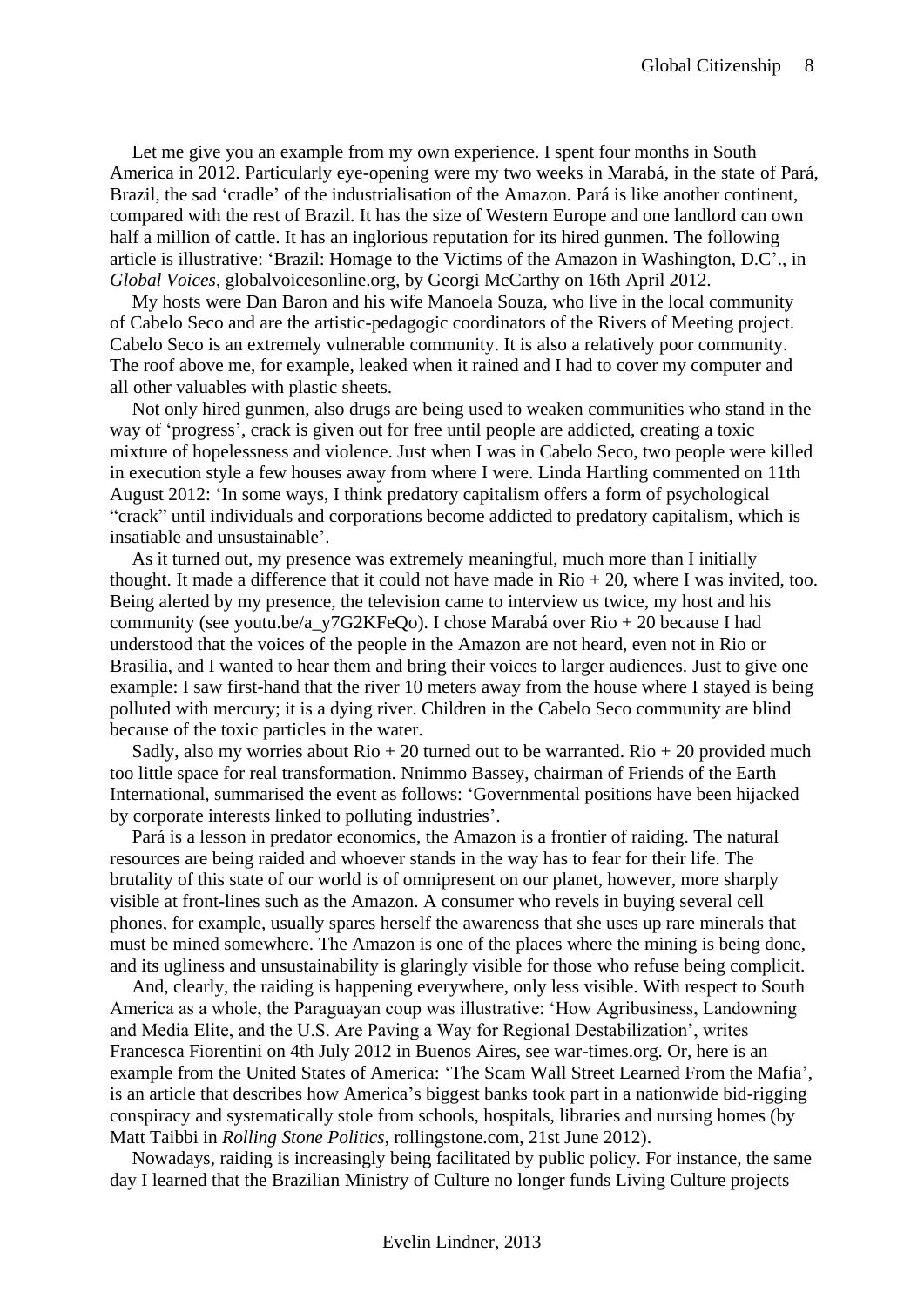committed to harnessing popular culture for the development of sustainable communities (as the project by Dan and Mano does) but only 'creative industry spectacles', I also heard that in Norway long-term services for drug addicts will receive less funding and that short-term interventions will be given priority. These are only a few of innumerable examples.

I see social cohesion being weakened qua policy wherever I go. Solidarity is made ever more difficult, solidarity that could be a force for a more caring and dignifying way of relating to our planet's resources and to each other. French economist Frédéric Bastiat (1801–1850) said: 'When plunder becomes a way of life for a group of men living together in society, they create for themselves, in the course of time, a legal system that authorizes it and a moral code that glorifies it'.

As it seems, we, the human family, have a responsibility to think deeper. 'There is a time for pessimism, that is, for considering worst-case scenarios in order to appropriately prepare for them. This does not mean one should not be hopeful, but only that one should be prepared for adverse outcomes rather than blithely assume that all will turn out well. Rather than being naively (indiscriminately) optimistic or pessimistic, it is better to be strategically optimistic and pessimistic', this is a reflection attributed to psychologist Seymour Epstein.

As I remarked earlier, I posit that it is only global citizenship of dignity and care that can attenuate the security dilemma and open space for Gandhi's tenet 'There is no path to peace. Peace is the path'. And local commons are lost without suitable global frames.

During the past three decades, the global Wall Street frame has become so strong that even the most well-intentioned politician is no longer free enough to push for community framings. Investor confidence is what counts, what must be served. Local community initiatives falter when they collide with the larger global Wall Street frame. Only a massive bottom-up push can change this, a push from the consciousness and practice of caring global citizens who truly walk their talk. After living globally for almost four decades, I can attest that it can be done.

More good news. All identifications are fickle, except one. Sociologist Norbert Elias said it already in 1939: 'Only the highest level of integration, belonging to humanity, is permanent and inescapable' (Elias, 1991: 226–7). Examples from the Holocaust and the genocide in Rwanda show the force of this identification: some people protected potential victims at great personal risk because they saw them as 'fellow human beings' (Lindner, 2000). None other than philosopher and economist Amartya Sen singles out shared humanity as the most basic of shared identities (Sen, 2006).

Like me, Elias laments that too few understand the unique promise of global identification: 'But our ties to this all-embracing we-unit are so loose that very few people, it seems, are aware of them as social bonds' (Ibid.).

Hank Stone, to whom I referred to earlier, calls for *radical humility*. He calls on us to reclaim our positive future by setting aside the comforting certainties we grew up with, and to observe the world around us with innocent eyes:

- Because we can 'know' things that are not true, we must respect reason and the scientific method of observation and testable hypotheses.
- Because honest people can disagree, we must dialogue with people with differing ideas to find the truth.
- Because there are limits to what we can know, we must tolerate ambiguity.
- Because we share one Earth, we must cooperate with individuals, groups, humankind, and nature. (Hank Stone in *Radical Humility*, philebersole.wordpress.com/2013/03/12/one-page-on-radical-humility/)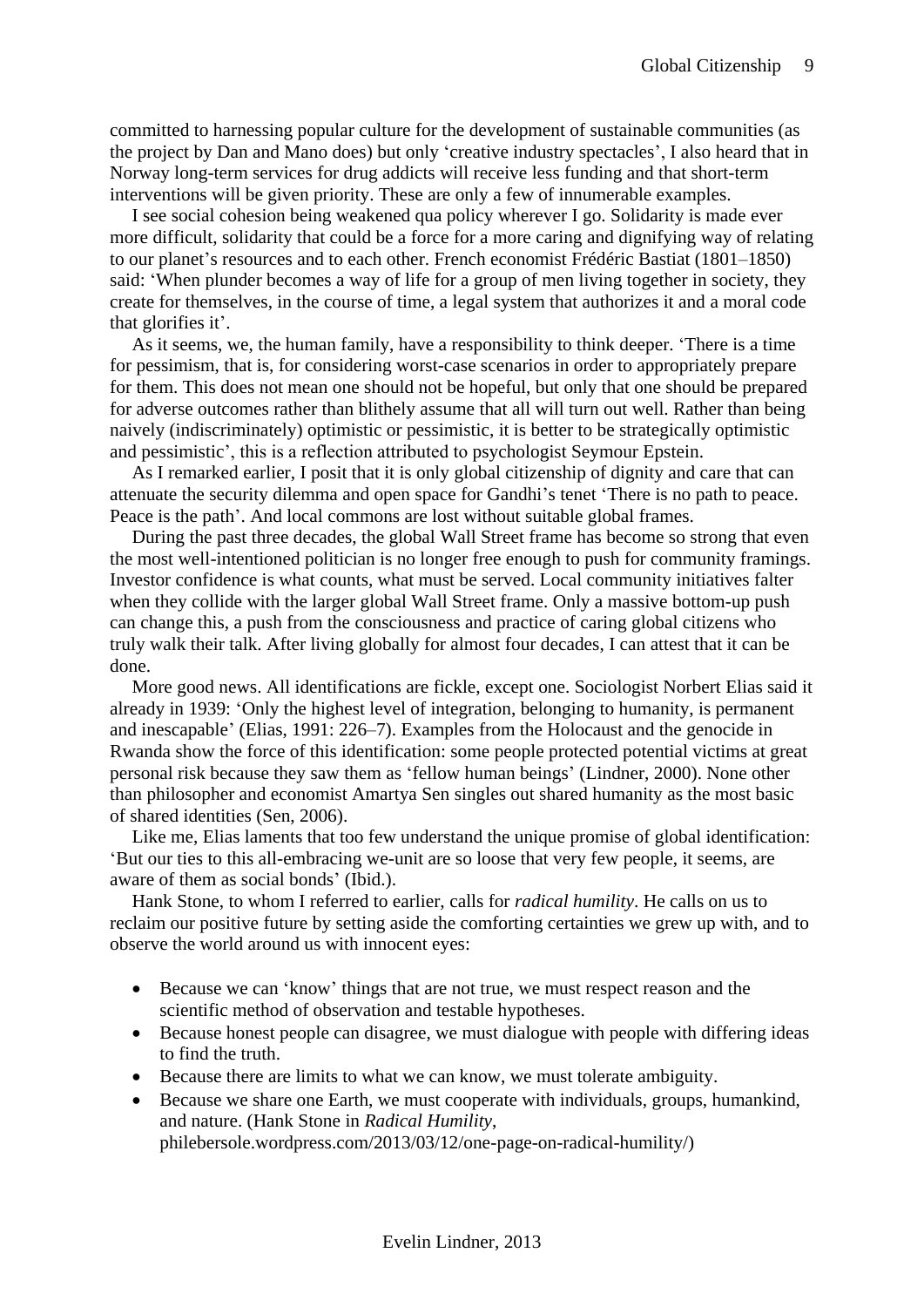Stone reminds us that we have the unique opportunity, not least through the Internet, to become nodes in the web of the world and make 'an idea whose time has come circle the world overnight'. We can make a new story, and new institutions for our positive future, 'because we get to choose the stories we believe'. We can honour 'the investment the universe has made in us when we humbly try to create a sustainable, just, and peaceful world'.

Stone asked me on 3rd April 2013 (in a personal communication): 'Do you have a message in the spirit of outreach to people who don't think your way? Our U.S. foreign policy of the moment seems to be taunting Iran and North Korea, as one might do to humiliate the other into precipitating a war, or something close enough to it to justify continuing high military spending. Have you arguments for people who think that way?'

What would you say? Perhaps the following?

In old times, aristocrats humiliated each other's honour and then went to duel. One died, the other survived. This was the way of honour. Honour had to be preserved, even if at the price of one's life. Also wars were often conducted in a duel-like manner. Indeed, throughout the past millennia, arms races, fuelled by fear of humiliation and annihilation, often triggered the war they intended to avoid. The security dilemma, as being described by international relations scholars, means that in a divided world there was virtually no escape from the motto 'If you want peace, prepare for war'.

Today, duels are forbidden in most societies, however, the spirit of *honour humiliation* lives on, particularly in international relations. And it even becomes more attractive as profitable arms sales are on the rise. As reported above, the international sales of conventional weapons have risen by 17 per cent in the period 2008–2012 as compared to the period 2003– 2007 (SIPRI, 2013, www.sipri.org). In that situation, it cannot come as a surprise that many conclude that the script of 'one dies, the other survives', if ever it promised wealth for the winner, has increased this attraction multifold today. Usually, people who hold such might-isright views justify them by alluding to the supposed 'killer ape' nature of human beings and warn that soft-hearted liberals will only reap what they deserve, namely extinction.

Yet, today, 'winning' is no longer as sure a 'winning strategy' as it once was. We live in novel historical times and there are two problems. First, global interconnectedness is a problem, and, second, human rights values of equality in dignity stand in the way.

First, traditional adaptations no longer fit when new connectedness and interdependence replace the traditional world of dependence-independence and domination-submission. As mentioned earlier, old *Realpolitik* is not new *Realpolitik*. If deadly cycles of humiliation could be suppressed with sheer force in the past, this is much less obvious in modern times. Remember the Danish cartoons. Remember cyber war. The world is now so interconnected and so vulnerable that a few aggrieved individuals can disrupt it in ways that were not imaginable before. In the past, the game of honour humiliation was played between a few aristocrats, or diplomats on behalf of their masters; today the Internet draws the common citizen into this game. If leaders of movements or of nations, be it Al-Qaeda or Iran or North Korea, in their stand-off against 'the West', or Western leaders in their attempt to stay in top, create an arena for honour-humiliation scripts today, such aggrieved individuals can act out their fantasies of revenge in ways that make it irrelevant whether those leaders are only bluffing, and who has more weapons. Anders Behring Brevik, in Norway, for example, acted on fantasies of being a knight who rescued his people from unacceptable humiliation. Even if one believes that honour deserves to be paid for by life, or that profit from playing honour games is sweet, in a vulnerable interconnected world, inviting a broader public into games formerly played by a few elites, turns 'noble deaths' for a few into possible collective suicide. Games of honour humiliation, if they ever were meaningful, easily lose this meaning in a vulnerable interconnected world filled not only with ready-to-use weapons but also with easyto-follow manuals for the construction of weapons of mass destruction. No fence around the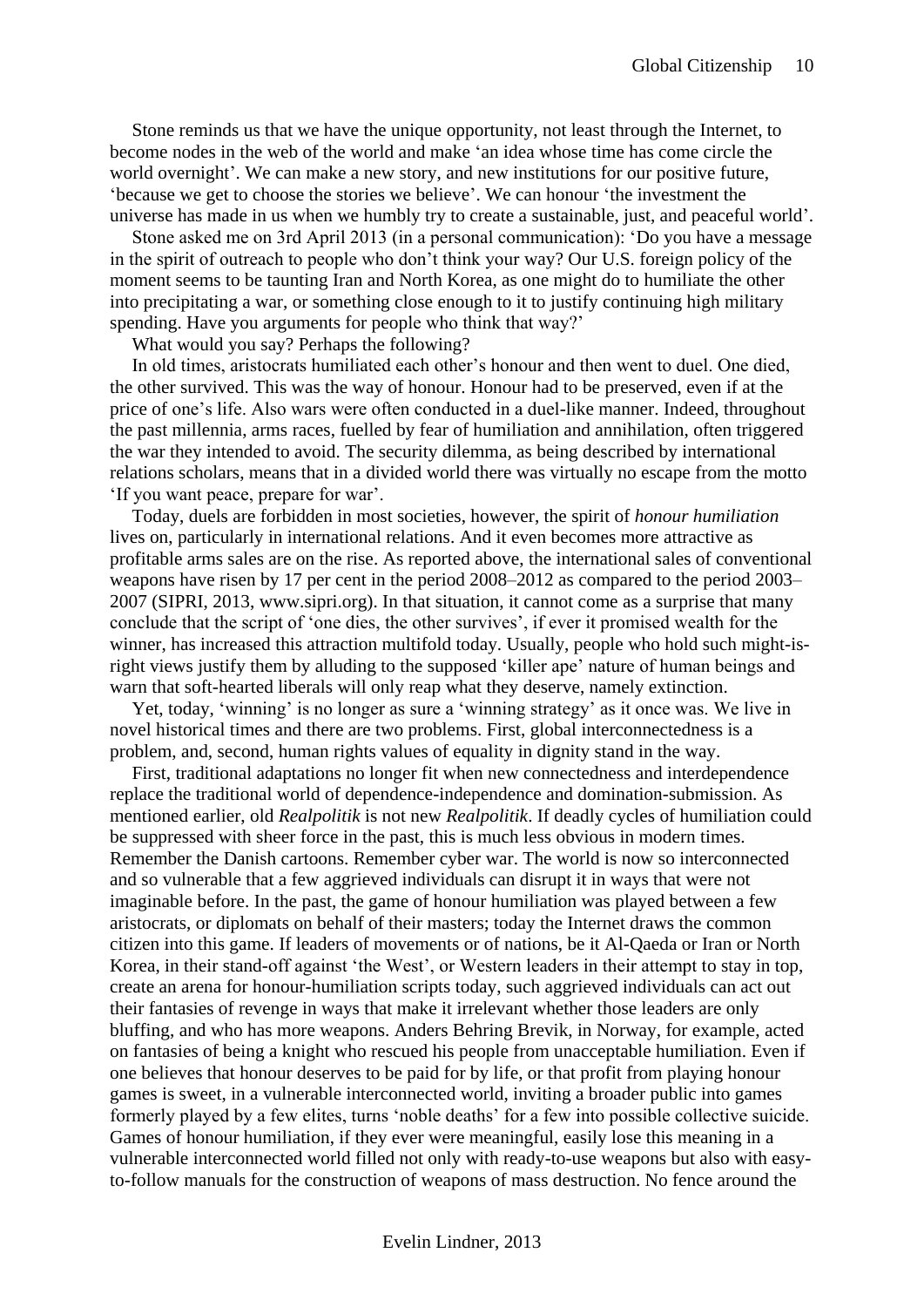gated communities of those who profit from such strategies in the short term can be high enough in the long term.

Second, increasingly, a sense of what I call *dignity humiliation* is emerging all around the world. This means that not only is our world more interconnected, it is also in the process of losing its faith in the virtues of domination-submission. Article 1 of the Universal Declaration of Human Rights (UDHR) begins: 'All human beings are born free and equal in dignity and rights'. Humiliation was seen as a prosocial tool to humble underlings in the English language until 1757. From then onward, humiliation acquired the taste of being antisocial, *to humiliate* meant to mortify or to lower or to depress the dignity or self-respect of someone (Miller, 1993). Dignity humiliation is more intense, more painful, than honour humiliation. Dignity humiliation becomes particularly intense when human rights are preached with noble words that create high hopes, only to turn out as empty rhetoric. And the instrumentalisation of honour humiliation for profit and for new forms of domination—war on terror as excuse for undermining civil liberties, for example—is a particularly obscene form of dignity humiliation.

In conclusion, not only is it ethically preferable, it is also practically unavoidable, if humankind wishes to survive, to globalise the insight that the dominator model of society needs to transmute into the partnership model, globally and locally.

Norwegians are born into privileged responsibility to contribute significantly to this task, just by chance, by geohistorical luck, one might say. As mentioned above, already Henrik Wergeland has pointed out that Norway's disadvantages are now its advantages. He wrote in 1843:

Haard er den Himmel, som bedækker Norge, Klimatet er strength; vi ere Beboere af en hyperboræisk Afkrog paa Kloden, og Naturen har bestemt os til at savne saamange af de mildere Landes Fordele. Men Naturen, god midt i sin tilsyneladende Ubarmhjertighed, og retfærdig midt i sin Uretfærdighed, har aabenbar villet levne os Erstatning for hine Savn, og derfor beskikket, at Norges, i nogle Henseender saa ufordeelagtige, Beliggenhed skulde i andre Henseender være saare velgjørende' (Wergeland, 1843: 23, translated by the author into English: Hard is the sky that covers Norway, the climate is severe; we are the inhabitants of a hyperbaric corner of the globe, and nature has destined us to miss so many of the advantages of the more temperate countries. But nature, good in the midst of its seeming mercilessness, and just in the midst of its injustice, has apparently wanted to give us compensation for those disadvantages, and therefore arranged that Norway's in some ways so disadvantaged location, should in other ways be so very blessed.)

#### <span id="page-10-0"></span>**Global citizenship of unity in diversity**

Nina Witoszek rightly asks: If we really are so dangerous for the planet, should we not rethink our idea of freedom? My answer: Yes!

The adoption of the Universal Declaration of Human Rights (UDHR) in 1948 was a great achievement for humankind. Article 1 begins: 'All human beings are born free and equal in dignity and rights'. Up to now, there has been a strong focus on freedom. Not that this is unimportant. Yet freedom, rights and dignity can slide into contradictions if we are not careful. Now the time has come to think more about dignity. About a dignified world, both socially and ecologically, about what philosopher Avishai Margalit calls a *decent* world (Margalit, 1996). For Amartya Sen the 'ability to go without shame' is a basic capability (Sen, 1985; the *capabilities approach* was developed by philosopher Martha Nussbaum & Sen, 1993). In his treatment of freedom, Sen identifies freedom's constitutive role and instrumental role (Sen,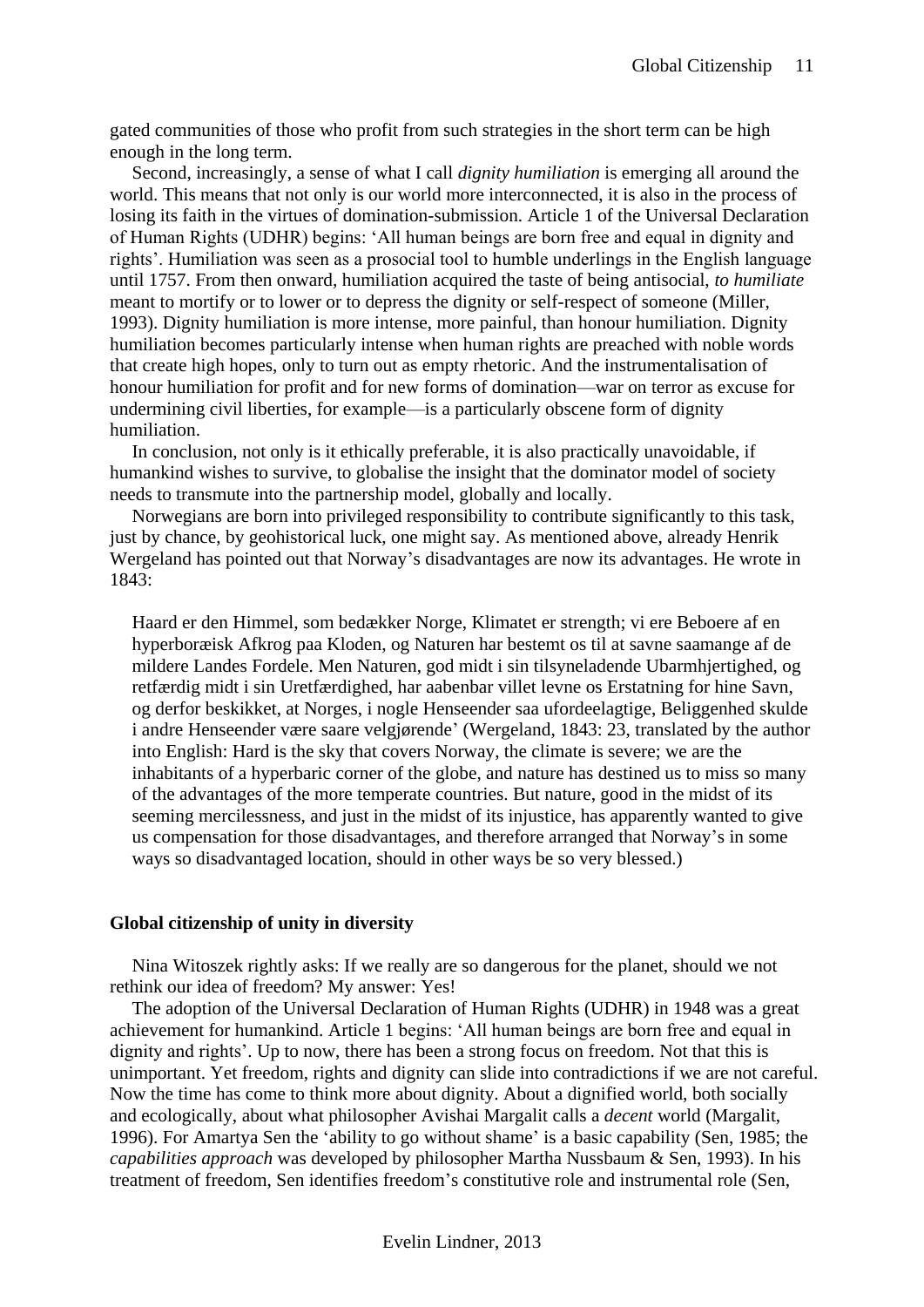1999). A culture that defines liberty as unrestrained freedom, however, including freedom for dominators to make *might be right*, tends to keep those dominators in power, dooming the broader masses to the role of exploited victims (Lindner, 2012a: 11). Only when liberty is defined as a level playing field protected by appropriate frameworks can the common good for all be protected. 'Between the weak and the strong, between the rich and the poor, between the lord and the slave, it is freedom which oppresses and the law which sets free', said thinker Jean-Baptiste Henri-Dominique Lacordaire (1802–1861).

'Multiculturalism has failed' is the verdict in some European societies. Psychologist John Berry explains that 'one difficulty in discussions of the meaning of multiculturalism, both in Canada and internationally, has been the simple equating of multiculturalism with cultural diversity' (Berry, 2013: 4). In Berry's view, the success of Canadian policies, in contrast to those in Europe, stems from the fact that Canada places joint value on cultural maintenance (the diversity element) and equitable participation (the intercultural element). 'The Canadian policy has always been more than just the recognition, promotion and celebration of cultural diversity; intercultural sharing, equity and inclusion have been seen as being essential elements in the policy' (Ibid.) In Berry's view cultural pluralism—many independent cultural communities in a society—is not enough; intercultural interaction and equitable participation in the larger society is needed. What is necessary is a move from *ethnicity multiculturalism* (with a focus on cultural diversity), to *equity multiculturalism* (focus on equitable participation), to *civic multiculturalism* (focus on society building and inclusiveness) and finally to *integrative multiculturalism* (focus on identification with the larger society) (Fleras, 2009).

My favourite motto is *unity in diversity*. Most people misunderstand this motto as a zero sum game: they think that more unity must mean less diversity, and vice versa. This is true when unity is let loose to derail into uniformity, as happens within the dominator model of society, where 'unity' indeed often means the suppression of diversity for the sake of uniformity. We need only to think of North Korea. Wherever *might is right*, dominators will exercise their 'right' to enforce uniformity. Dominators will treat diversity as dangerous division and take this as an excuse to impose uniformity, a uniformity that is informed by their particular position within the diversity of available positions, and they will call this uniformity unity. It is true that unity let loose into uniformity has the potential to destroy diversity. It is also true that diversity let loose into division has the potential to destroy unity. This happens when diversity is blindly translated into 'freedom' for cultural and individual 'rights,' where freedom is defined as limitlessness. This can unleash destructive social division and ecological exploitation.

However, it would be a grave misunderstanding to believe that unity's only and true meaning is uniformity and diversity's only and true meaning is division. It is the opposite, if we think through it: uniformity is not the same as unity, and, albeit diversity can be divisive, it must not necessarily be so. In my view, the concept of unity in diversity is among the saddest casualties of what I call the single largest 'master manipulation' ever perpetrated in human history, namely the introduction of *ranked worthiness* (in contrast to *equality in worthiness* or *equality in dignity*). Riane Eisler calls it the dominator model of society. It has characterised human history and affected most world regions since the onset of the *Neolithic Era* (Lindner, 2009a, chapter 8).

There is widespread fear that global unity will lead to the dissolving of diverse cultural identities into oppressive global uniformity. This fear stems from within the dominator mindset and it is blind to the fact that it is precisely the current lack of global unity that has produced global uniformity: the cities of our world today all look the same, *McDonaldization* is everywhere (Ritzer, 1993).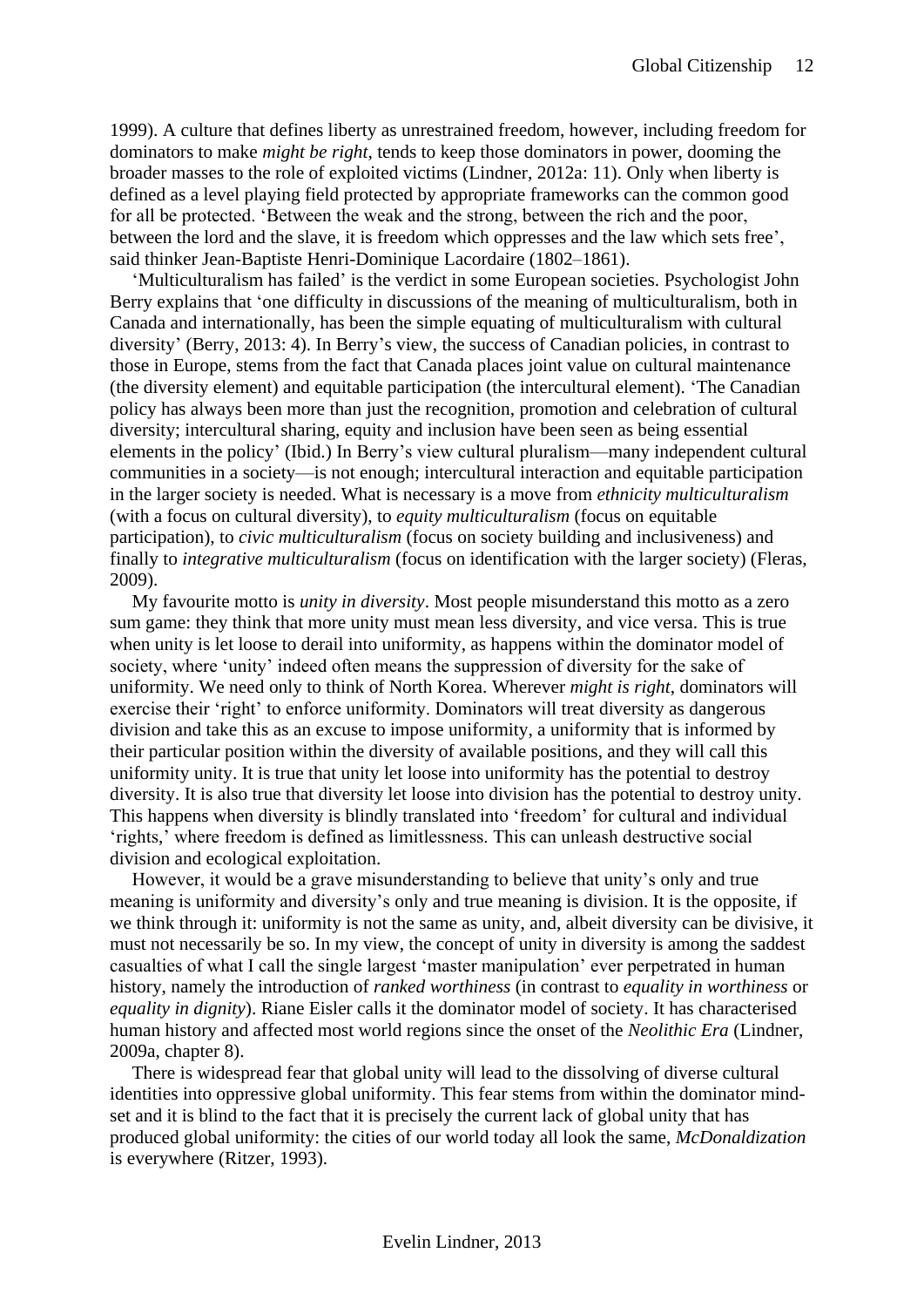Let me ask: Are we not proud of the name *Homo sapiens* that we have given ourselves? Does not *sapiens* mean wise and knowledgeable? Is not creativity a core characteristic of our human species that we are proud of and cherish? Is not the diversity of cultural expressions a prime manifestation of human creativity? Should we not unite to protect this diversity? If we think through it, as soon as unity is grounded in our shared *sapientia humana*, it becomes a win-win game: more unity means more diversity. More unity means more attention to diversity and more cherishing and nurturing of diversity.

Unity is *not* necessarily the same as oppressive uniformity, and diversity is *not* the same as unrestricted freedom for divisiveness. It needs competency in *nondualist* thinking to grasp that unity in diversity can be a synergistic win-win game; nondualism means separation *and* connection; agreement *and* disagreement; one *and* two. With unity in diversity, both can both flourish if kept in mutual balance and magnified and celebrated simultaneously. Both can flourish if we unite in acknowledging our shared humanity on a tiny planet, if we recognise our core assets, such as the creativity manifested in our diversity. Unity is when we acknowledge our shared humanity on a tiny planet; unity is when we respect that we all are equal in dignity; unity is when we understand that this dignity is enriched by the creativity manifested in our diversity; unity is when we draw on our diversity to create a sustainable future for our children on planet Earth. If nurtured by enough people, a unity-in-diversity identity that is global in scope can foster a global unity-in-diversity culture and co-create institutional frameworks to support it. Unity in diversity is the stark opposite of dissolving diverse cultural identities into global uniformity; it is the opposite of getting uprooted or homeless. It is the building of a more secure sense of home, a home of which we are joint stewards, a home of local diversity in global unity.

Unity in diversity can be operationalised by ways of *subsidiarity*. Subsidiarity means that local decision-making and local identities are retained to the greatest extent possible, while allowing for national, regional and even international decision-making when needed. The European Union uses the subsidiarity principle. Governance systems for large-scale environmental problems, for instance, can only be effective through the subsidiarity principle or *nesting principle* of political economist Elinor Ostrom (Marshall, 2008).

Unity in diversity can also be operationalised by ways of nesting anthropologist Alan Page Fiske's basic *relational models* (Fiske, 1991. Fiske found that people, most of the time and in all cultures, use just four elementary and universal forms or models for organizing most aspects of sociality. These models are: (1) *communal sharing*, CS, (2) *authority ranking*, AR, (3) *equality matching*, EM, and (4) *market pricing*, MP. Family life is often informed by communal sharing. Trust, love, care, and intimacy can prosper in this context. Authority ranking involves asymmetry among people who are ordered along vertical hierarchical social dimensions. Equality matching implies a model of balance such as taking turns, for instance, in car pools or babysitting cooperatives. Market pricing builds on a model of proportionality with respect to ratios and rates. All of Fiske's universal forms of social relations need to be nested into new global superordinate institutional structures: Communal sharing must take precedence, with authority ranking, equality matching, and market pricing serving it (indigenous psychology is of help here, see Sundararajan, 2012). Co-crating new global framings of communal sharing for our world—community game frames rather than Wall Street game frames—this is the single most important common superordinate goal and joint task for humankind at the present historical juncture.

Nesting, or subsidiarity, this is also the answer to the important point that Andreas Føllesdal raises in this anthology, namely, that historically, many states have prohibited multiple citizenships because they fear split loyalties. Indeed, as long as the world was compartmentalised and the security dilemma strong, independence-dependence was the name of the game, rather than interdependence. Føllesdal rightly asks: 'Should we fear that global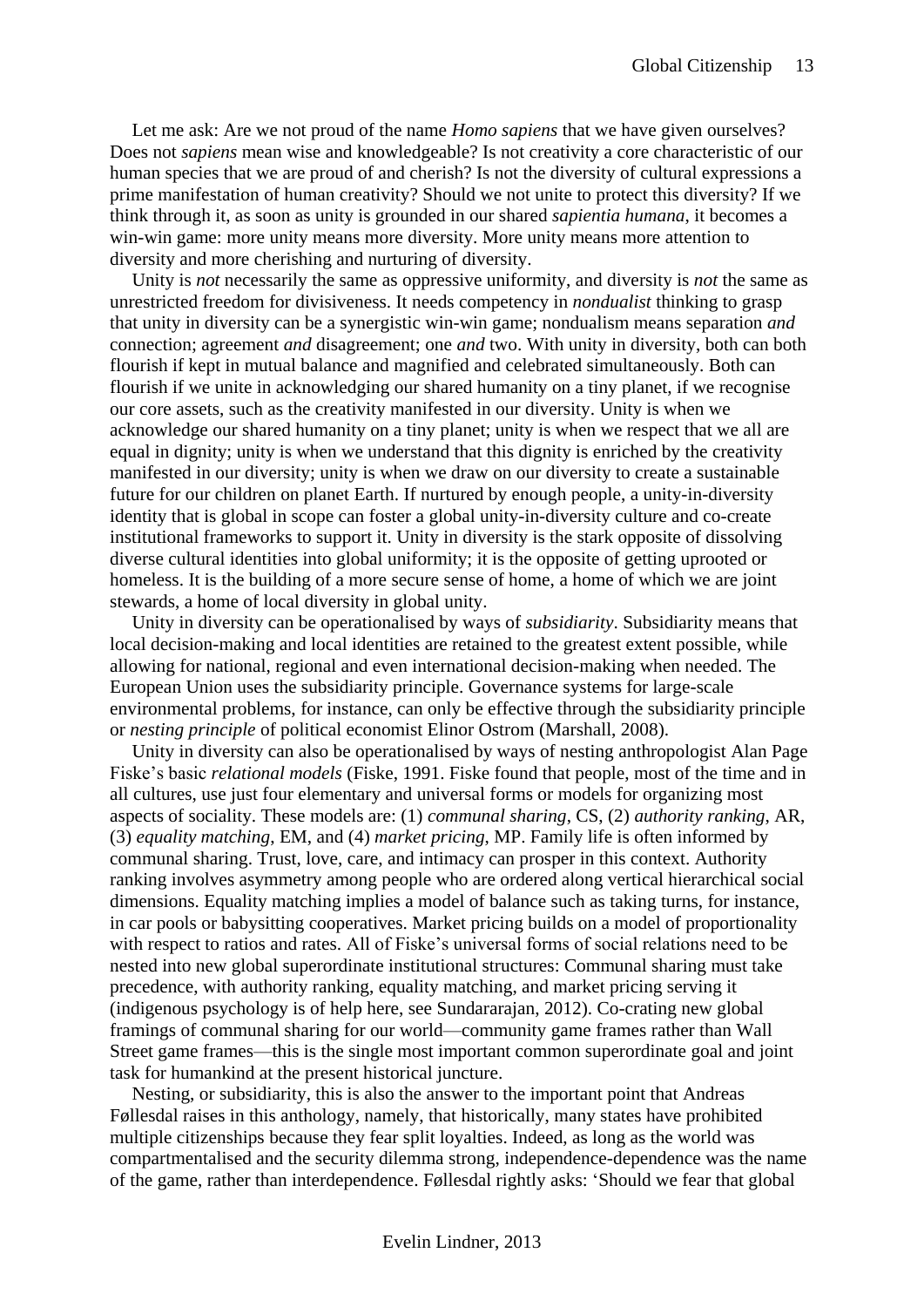citizenship, instead of bolstering trust, will foster split loyalties?' The European Union solves this problem by transcending either-or by supplementing rather than replacing citizenship in a member state.

What does this mean for social cohesion at a global level? It means that it can be attained if we create the right conditions through global civic incorporation as suggested by Fleras. Findings show that individuals have no problems in holding multiple and mutually compatible collective identities. Diversity and cohesion can go hand in hand. It is the context that makes the difference. An international study of immigrant youth found that national identity and ethnic identity go well together in 'settler societies' such as Australia, Canada, new Zealand and the USA, in contrast to societies such as France, Germany, Norway, Portugal and Sweden, where young immigrants feel they have to choose between possible identities (Berry, Phinney, Sam, & Vedder (Eds.) 2006). In other words, the relationship between individuals having dual identities (that is with one's heritage group and the national society) and social cohesion, depends on the way a society deals with cultural diversity. 'In societies that promote multiculturalism, these dual identities are secure and compatible, and do not undermine social cohesion. In contrast, in societies that are either new to dealing with cultural diversity, or where such diversity is not recognized or accommodated, there is a negative relationship' (Berry, 2013: 25).

Anthropologist and philosopher Benjamin Lee speaks of *critical internationalism* (Lee, 1995). The field of *indigenous psychology* is on a similar path (Sundararajan, 2012). It asks mainstream psychology to muster the self-reflexivity of competent multiculturalism to see itself in a new light, namely, as an indigenous psychology rooted in the historical and cultural context of Europe and North America (Gergen et al., 1996). The *view from nowhere* that natural sciences claim (Nagel, 1986) must transmute into *local views from somewhere*. A synergy of multiculturalism and internationalism can create a shift from one somewhere to another somewhere. Together, the local construction of meaning and global consciousness can use *multiple somewheres* to arrive at shared visions and goals (Taylor in Lowman, 2013: 52, 53). I call this *harvesting* from all world cultures (Lindner, 2007).

A Scale of Global Identity has been developed by Salman Türken at the University of Oslo, together with Floyd Rudmin from the University of Tromsø, on the psychological aspects of globalisation. They found two clear orthogonal factors, one is 'cultural openness', and the other 'non-nationalism' [\(Türken & Rudmin, 2013\)](#page-19-0).

*Sunflower identity* is the name I coined for my personal global unity-in-diversity identity (Lindner, 2012b). Through my global life, the core of my identity (the core of the sunflower, so to speak) is anchored in our shared humanity, not just in theory but in practice, and more securely than any human identity ever had the opportunity to be anchored before. Why? Because the technological tools to reach the limits of our globe are more advanced than ever. And my experience has shown me that it is psychologically perfectly feasible to relate to all human beings as fellow family members and that most people are able to respond in kind.

At the periphery of my identity (the nested petals of the sunflower, so to speak), it is profoundly enriching to find safety in learning to 'swim' in the flux of diversity rather than to 'cling' to fixed positions. The mastery of movement provides a greater sense of security than fortress walls. Rather than seeking safety in one particular local culture, what fulfils me, is safety through the building of loving relationships globally. It is a pleasure to continuously pendulate in the spirit of nondualism, to have a *protean self* (Lifton, 1993) and to be a *voyager* (Matsumoto, Yoo, & LeRoux, 2005). A voyager uses the challenge of cultural diversity and intercultural conflicts for forging new relationships and new ideas, while *vindicators* vindicate their pre-existing ethnocentrism and stereotypes.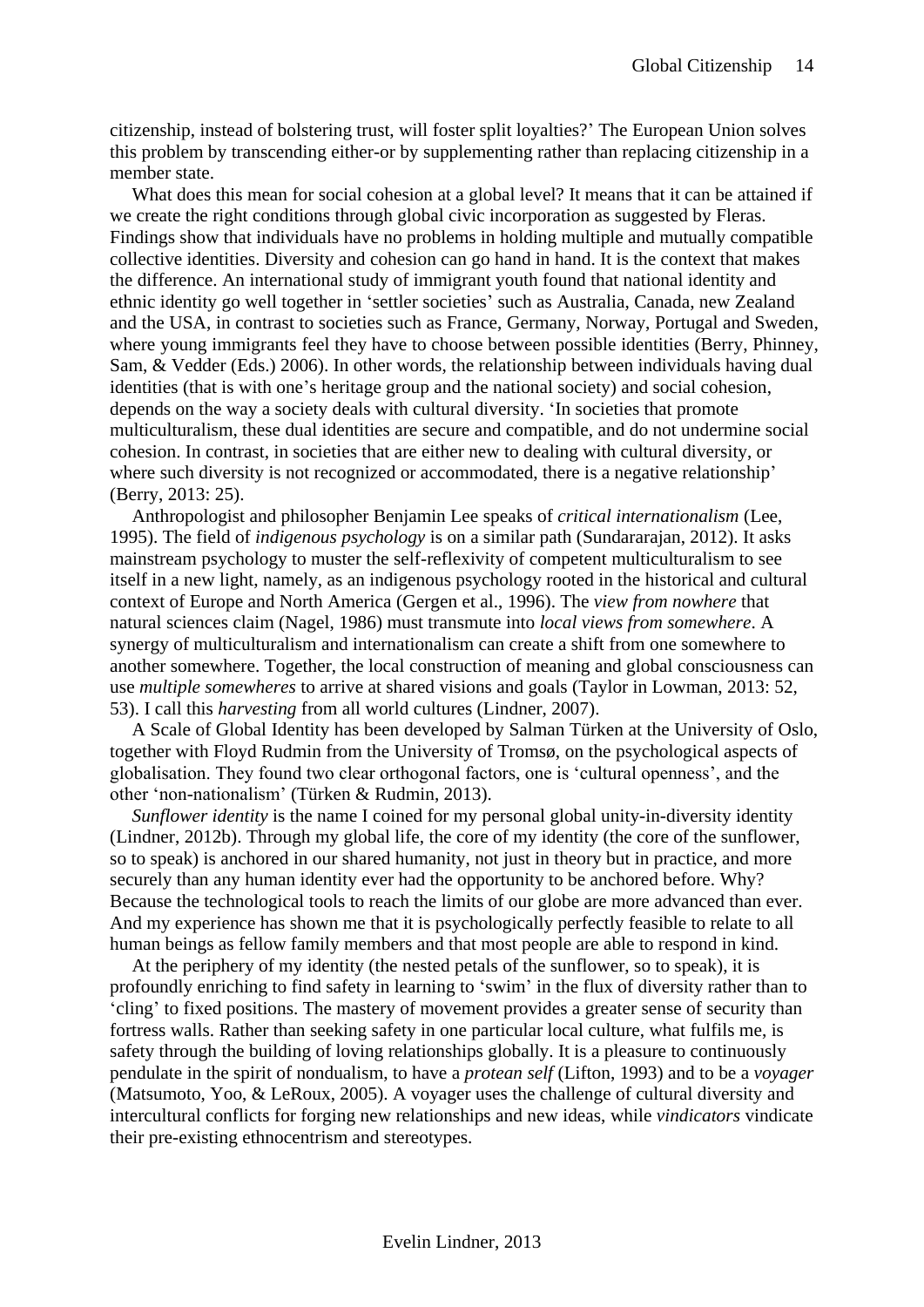#### <span id="page-14-0"></span>**Global citizenship of dignity and care: a profoundly personal practice…**

Andreas Føllesdal, in this anthology, suggests that altruism may not be needed for a satisfactory account of global citizenship, nor a 'thick' common basis of shared beliefs, values and traditions. What may be sufficient is a commitment to the equal dignity of all individuals, motivated by a sense of justice (Rawls, 1980: 540). Føllesdal points out that even existing nation states are usually too large to foster empathic and sympathetic concern for the wellbeing of all others and still they enjoy support from their citizens.

I have 'tested' the hypothesis of whether it is possible to approach all human beings on this planet as my own family for almost 40 years. I can attest that there are indeed 'thicker' attractors around (Coleman, Bui-Wrzosinska, & Nowak, 2008), namely, a profound human eagerness to connect, if met with respect.

I was born into a displaced family, into an identity of 'here where we are, we are not at home, and there is no home for us to go to', and I have healed the pain of displacement by living as a global citizen (Lindner, 2012b). I understand that many people suffer from the world becoming liquid, confusing and fear-inducing. Yet, through being embedded in many cultures on all continents, far beyond the 'Western bubble', I can attest that true global living provides the stark opposite of fear, namely a sense of security, trust and confidence. Our forefathers were continuously surprised by new discoveries and fearful of the unknown. I, in contrast, have the comforting lived experience of how small planet Earth is and how social human nature is.

I love Witoszek's call that 'the citizens of this new, green modernity no longer wish to be separated from the environment', indeed I myself no longer wish to be separated from my planet by the kind of borders we have today.

As I said earlier, I am deeply connected to our environment at a planetary level. I am an avid learner, and the planet is my university. Therefore I am a co-founder of the World Dignity University initiative. With great delight, I listen to educator Satish Kumar calling for a more holistic approach to education, connecting our hands, hearts and heads (TEDxWhitechapel, www.youtube.com/watch?v=VAz0bOtfVfE). Kumar reminds us that ecology and economy come from the same Greek word: *oikos*, meaning *home*. Ecology is the study of our home and economy is its management. Kumar faults our education systems for the pervasive lack of a genuine understanding of nature, which is contributing to the gross mismanagement of our planet.

To come back to the earlier mentioned Paulo Freire, one of the Freirean insights is that we need to recognise that education is ideological (ensinar exige reconhecer que a educação é ideológica) [\(Freire, 1996\)](#page-19-1). In this spirit, Freire quotes 18 statements which reflect what Francisco Gomes de Matos would call violations of communicative dignity:

Here are two dehumanising statements, mentioned by Freire: Você sabe com quem está falando? (You can't talk to me like that! Do you know who I am? (implicit: how important I am?) Você não precisa pensar. Vote em fulano, que pensa por você! (When you vote, you don't have to think. Vote for candidate X, who will think for you!) The instances of communicative humiliation pointed out by Paulo Freire can also be considered violations of the human right to cognitive dignity. Paulo Freire`s examples are revealing of the types of communicative humiliation to which people may be subjected. Although some of the statements may be said to originate in Brazilian culture, they may also be found in other cultural contexts, since they convey dehumanising, offensive attitudes. In short, Freire's work is also precursory to what is now called Peace Linguistics (learning to communicate for the good of all Humankind). (Peace linguist Francisco Gomes de Matos in a personal message to Noam Chomsky, shared with Evelin Lindner, 30th April 2013).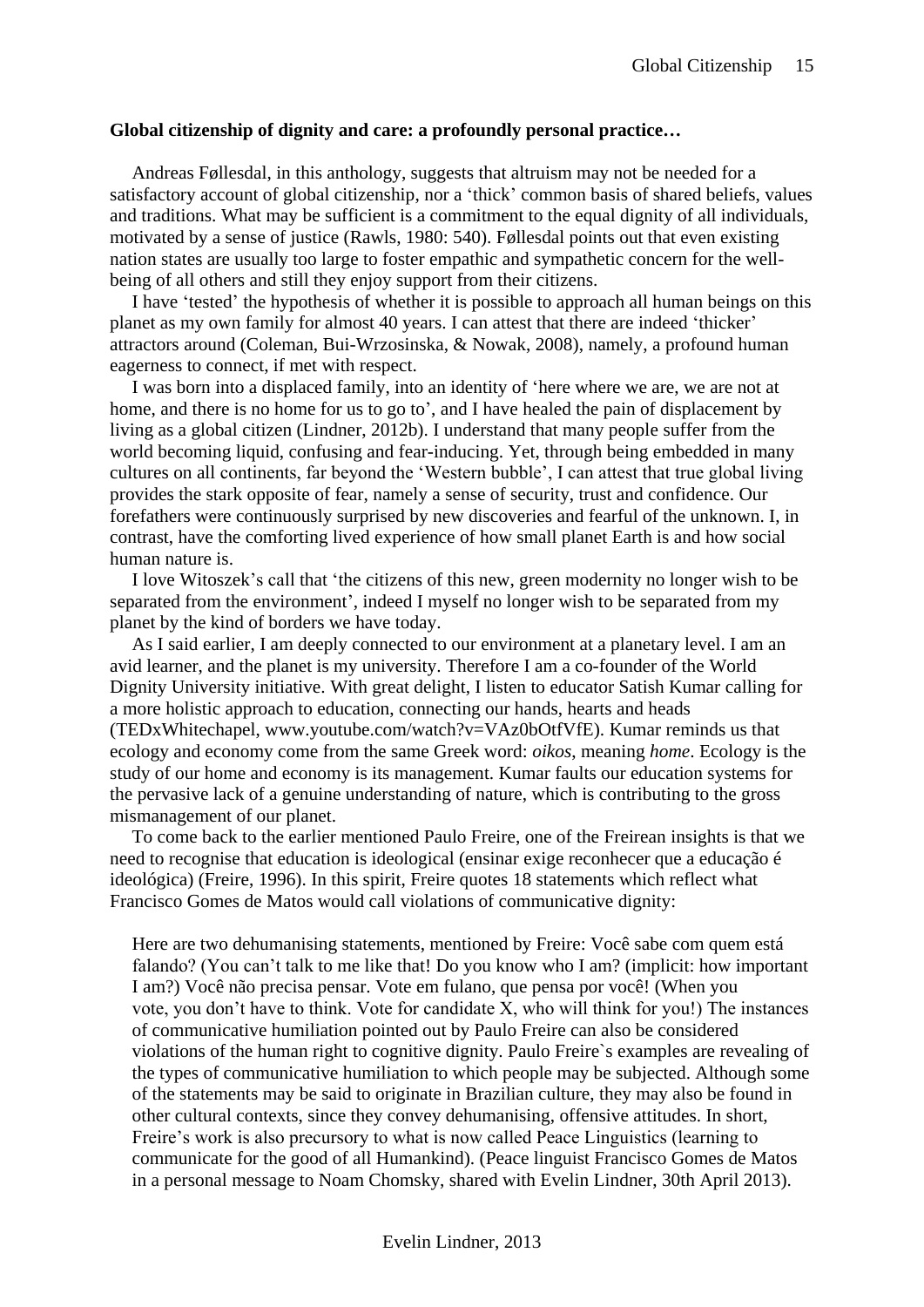I repeat, I am not saying that everybody has to live like me. Today, we need both, people who stay and people who move. We need bridge builders, like me, who are 'unifiers of diversity'. I am the founding president of Human Dignity and Humiliation Studies (HumanDHS, www.humiliationstudies.org), a seedbed for an alternative global community of care (Lindner, Hartling, & Spalthoff, 2011). This effort has many aspects. For our conferences, for example, we have developed a *dignilogue* approach from the *open space* technology of Harrison Owen, 2009. Open space offers various roles to participants. The 'butterflies' or 'bumble-bees' provide cross-pollination by moving from flower to flower, while those who remain in place guarantee the continuity and stability necessary for the conversations to flourish. Both roles are important for a successful process.

I am a global bumble bee. I have no base of my own. The planet is my home, and the human family is my family. We invite our HumanDHS network members to declare their homes to be Dialogue Homes (www.humiliationstudies.org/intervention/dialoguehome.php). Wherever I go, I search for three gifts: (1) a loving context in a family home (this is the most important aspect for me; I avoid hotels, since they alienate me into a 'guest role' while I want to be 'family;' there is no need for me to 'be on my own' or 'undisturbed'), (2) a mattress (I work with my laptop on my knees, I avoid desks and chairs), (3) if possible, a reliable 24-hour online access (I am the web master of our HumanDHS website, and the nurturing of our work is done via email; I need to work through up to 250 emails per day; see more on www.humiliationstudies.org/whoweare/evelin.php).

I 'harvest' those elements from all world cultures that foster relationships of loving mutuality and respect for equality in dignity—be it from the African philosophy of *Ubuntu* or indigenous knowledge about consensus building (Lindner, 2007). 'Democracy', as it stands now, for instance, is too rigid and risks undermining sustainable consensus building. There are many alternative cultural practices and concepts that merit further exploration if we want to improve democratic practices—from *ho'oponopono,* to *musyawarah, silahturahmi, asal ngumpul, palaver, shir, jirga, minga, dugnad,* to *sociocracy.*

New forms of collaborative leadership are the new pathway. I am a nurturer of a global family where everybody is invited to become a collaborative leader. I do so in practice, not just in theory. I engage in the cultural diffusion of the unity-in-diversity principle, and I strive to manifest it in every aspect of my life.

My life design represents a creative experiment for a future world culture of true shared humanity and equality in dignity. Creativity will be central to building a sustainable future for the bio- and sociosphere of our human family. Art is a field that fosters creativity and can help shift paradigms. My life could be called 'a piece of social art', an artistic experiment in serving humankind as a paradigm-shifting agent.

What is important for everybody, particularly for those with access to resources, in my view, is to make an effort, at least once in one's life time, to seriously look beyond one's own 'bubble' of living. Wherever I go on the planet, even the most well-intentioned people of means tend to believe that their reality is the normality of the majority of the rest. They have a faint idea, but they do not truly realise that other people live under dramatically different circumstances. The widespread belief in a *just world* that causes people to blame the victim intensifies this situation. This segregation, as I see it, endangers the survival of humankind on our planet more than anything else. The result is that those who have the resources to bring about deep systemic change are not sufficiently motivated to do so, whereas those who have the motivation lack the resources—both, motivation and resources are being wasted, the world is full of misinvested wealth on one side, and disappointed motivation on the other side. Since the powerful shape the world, their narrow perspective leads to overall shortsightedness with respect to how we humans arrange our affairs on our planet.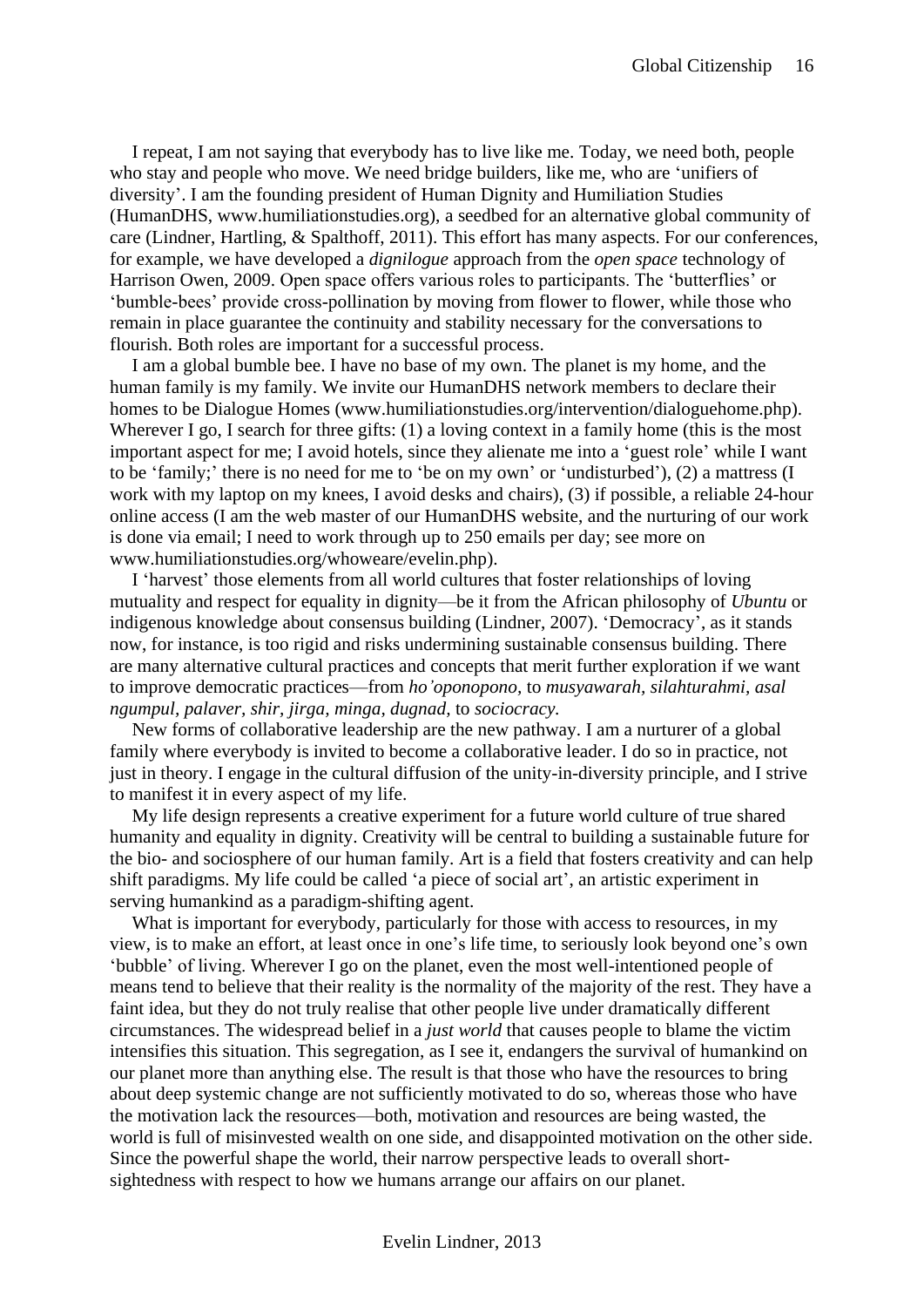To remedy this situation, it is not sufficient for the wealthy to take regular vacations in extensions of their own bubbles somewhere else on the planet, however far away. Instead, any school, any higher education institution ought to have in their curriculum an adaptation of *Blood, Sweat and T-shirts*, a TV documentary series broadcast in 2008. The series was followed by *Blood, Sweat and Takeaways* in 2009 that addressed the food production in Asia, and *Blood, Sweat and Luxuries* in 2010, which targeted the production of luxury goods in Africa. In each series, young British consumers aged between 20 and 24 lived and worked alongside local workers for a short while, such as, in the first series, alongside Indian garment workers making clothes destined for sale in British high-street stores.

As mentioned above, the *contact hypothesis*, or the hope that mere contact will foster friendship, is not necessarily warranted. Contact can also create enmity. The aim of such a *global dignity and care* approach would be more modest, namely to transcend the selfrighteousness that emanates from isolation and to create the first step to global care, namely humility.

To invite everybody into *global family care* means taking the best from sedentary life styles and merge it with my global life design.

#### <span id="page-16-0"></span>**What do you need?**

Here comes a global citizen's message to Norway: Norway is the only country where I do not have to explain what equality in dignity means and why it is important. Elsewhere, people are steeped in traditions of inequality. This is a Norwegian cultural heritage that I believe is more valuable than oil. And a resource entails responsibility, out of humility, rather than out of arrogance. Norwegians have a unique responsibility to humbly contribute to bringing the ideal of equality in dignity or *likeverd* into the world. This is why we launched the World Dignity University initiative from Norway. Many Norwegians are unaware of their unique heritage and its present-day significance in the global context and they fail to protect it. *Janteloven* should not darken this asset and thwart this responsibility.

As I wrote earlier, if we believe that *apartheid* was humiliation set into system, then we know that the entire system needed to be transcended; showing more kindness and doing good was important but not enough. If today's local challenges are embedded into global systemic frameworks of humiliation, then only a coordinated effort by the world community can solve this problem.

If you wish to become a global citizen like me, you need a considerable amount of courage and curiosity. The radical realism of idealism is not for the faint-hearted. You need to be able to stand in awe and wonderment before our world. You need to leave the Western shoppingmall Kindergarten bubble and discover the immense creativity and diversity in the favelas of our world, or among our indigenous peoples. You need to be exceptionally patient, while maintaining the integrity and authenticity of dignified humility. You need to radically walk your talk, while seeking safety in 'swimming' in the flow of life rather than 'clinging' to imaginary certainties. You need to strive for extreme humiliation awareness. You need neither hope nor optimism. You need love. Not just as a feeling, but as a decision. As in Gandhi's notion of *satyāgraha*, a term that is assembled from *agraha* (firmness/force) and *satya* (truthlove) (Lindner, 2010).

Here is an important trap to avoid as we walk: I call it our human propensity for *voluntary self-humiliation* (Lindner, 2009a, chapter 8). Political scientist Robert Jervis explains how 'over the past decade or so, psychologists and political psychologists have come to see … that a sharp separation between cognition and affect is impossible and that a person who embodied pure rationality, undisturbed by emotion, would be a monster if she were not an impossibility'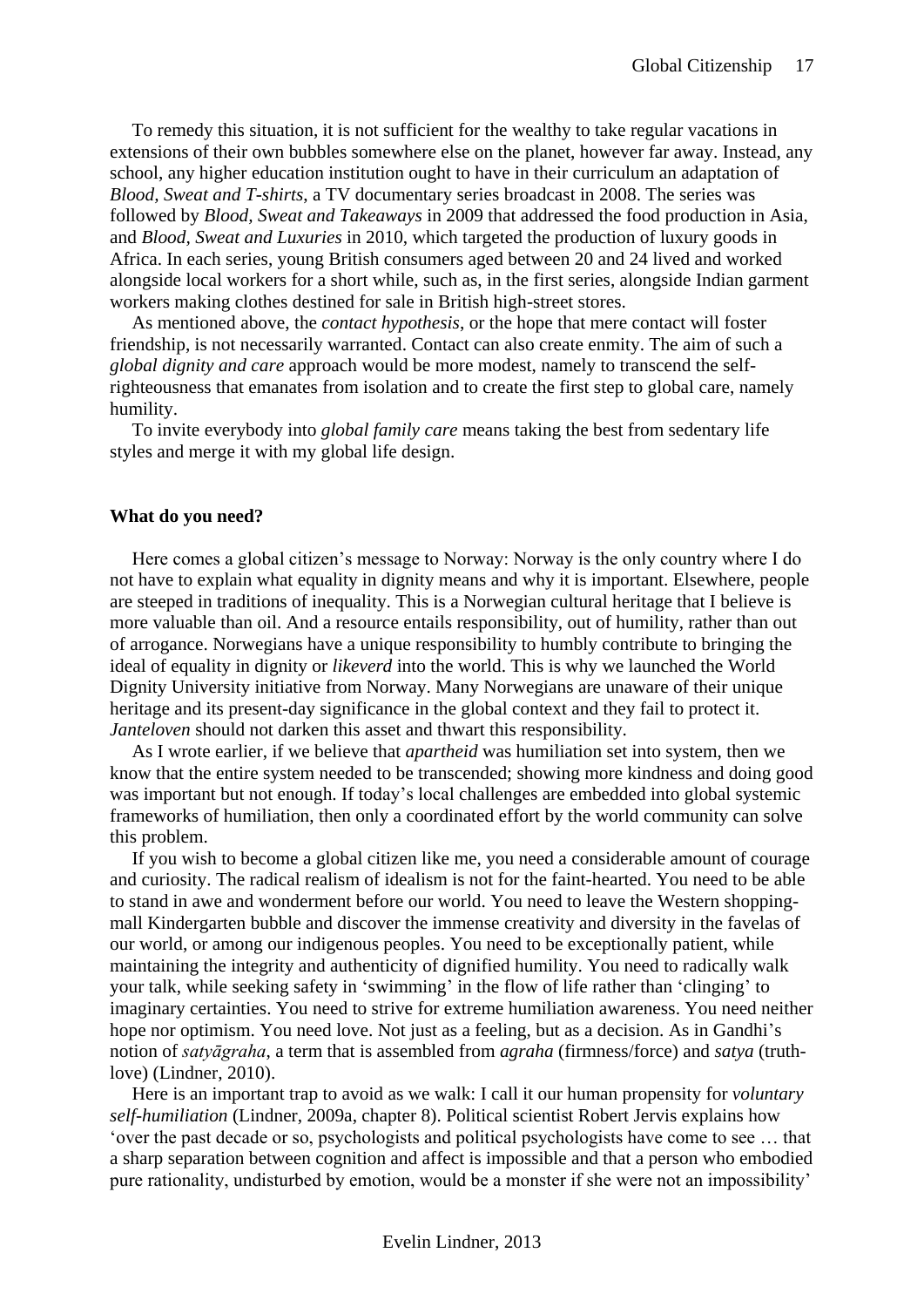(Jervis, 2006: 643). Beliefs can be understood as lived and embodied meaning, as feelings (John Cromby, 2012). Here is the trap: Beliefs do not only serve our reality testing and understanding of the world, but also our psychological and social needs to live with ourselves and others. The problem here is that both can slide into opposition in disastrous ways. Our emotional desire for belonging and recognition may entice us to bypass responsible reality testing and turn loose observations, reflections, and opinions into overly firm beliefs. One result may be that we create unnecessary, catastrophic scenarios, while leaving necessary problems unaddressed. A glaring example for the potency of this trap, and why it is so important to be aware of it, is Cambodia. Nicos Poulantzas (1936-1979), a Greco-French political sociologist in Paris, was one of Pol Pot's teachers. Seeing what he had set in motion, he committed suicide (personal communication with Kevin Clements, August 21, 2007). Pol Pot had turned Poulantzas' academic reflections into rigid ideology, ruthlessly implementing it in Cambodia, and in that way creating immense unnecessary suffering.

Only radically new approaches to learning, meaning making and knowledge can help. 'What we do know, we do not know in a way that serves our needs. So, we need to know in different ways, and we need to build new knowledge through new ways of knowing. The new knowledge is in the area of designing new realities, which is likely to be done by speculative and creative thinking that would be communally shared and reflected for common formulation that would be tested in a continual process of social invention' said the founder of the field of peace education, Betty Reardon (in a personal conversation, 6th July 2010, Melbu, Norway).

The world is the best university, the best arena for new approaches to meaning making. Why? Because 'disorienting dilemmas' are prime opportunities for learning; they unsettle fundamental beliefs and values and bring about transformation (Mezirow, 1991). Meeting other cultures through living globally introduces you to disorienting dilemmas. You can also offer disorienting dilemmas from your side. I do that, for example, when I reply to the question 'Where are you from?' by saying 'I am a member of our human family, like you—I am from planet Earth, with all its diversity, which I cherish' (or something in this line). I introduce a disorienting dilemma to promote a new global dignity culture. Also the launch of the World Dignity University initiative answers this call.

A sense of inner coherence, belonging and meaning can be achieved by finding the level of fixity for which one has the emotional and intellectual resources. I admit that it is not easy to become comfortable in constant flow, in continuously balancing unity in diversity, with unity encompassing all of humankind and its ecosphere. However, it is extremely fulfilling. And it honours and uses the window of opportunity that we, the human family, are being offered by history just now. As discussed above, to date, global Wall Street frameworks tend to undermine local community frameworks. We have to change this global framing.

Having trained as a medical doctor and psychologist, I am aware of the limitations of the Western view of healing as the removal of symptoms (Lindner, 2000, Lindner, 2006). I work for the healing of humankind's dire predicament through a transition toward meaning, synergy and balance, self-reflexive and self-reflective process, connectedness, wholeness and sharing.

I invest every minute of my life in nurturing a global movement of citizens with the aim to build institutions that end practices of humiliation and enable equality in dignity globally, as a framework for equal dignity to flourish locally also. My 40 years of global experience show me that my vision of a future world culture of dignity is feasible. It is possible to overcome what divides us and what forces us into uniformity. We can define ourselves first and foremost as members of the entire human family, with a shared responsibility for our home planet and its cultural and biological diversity.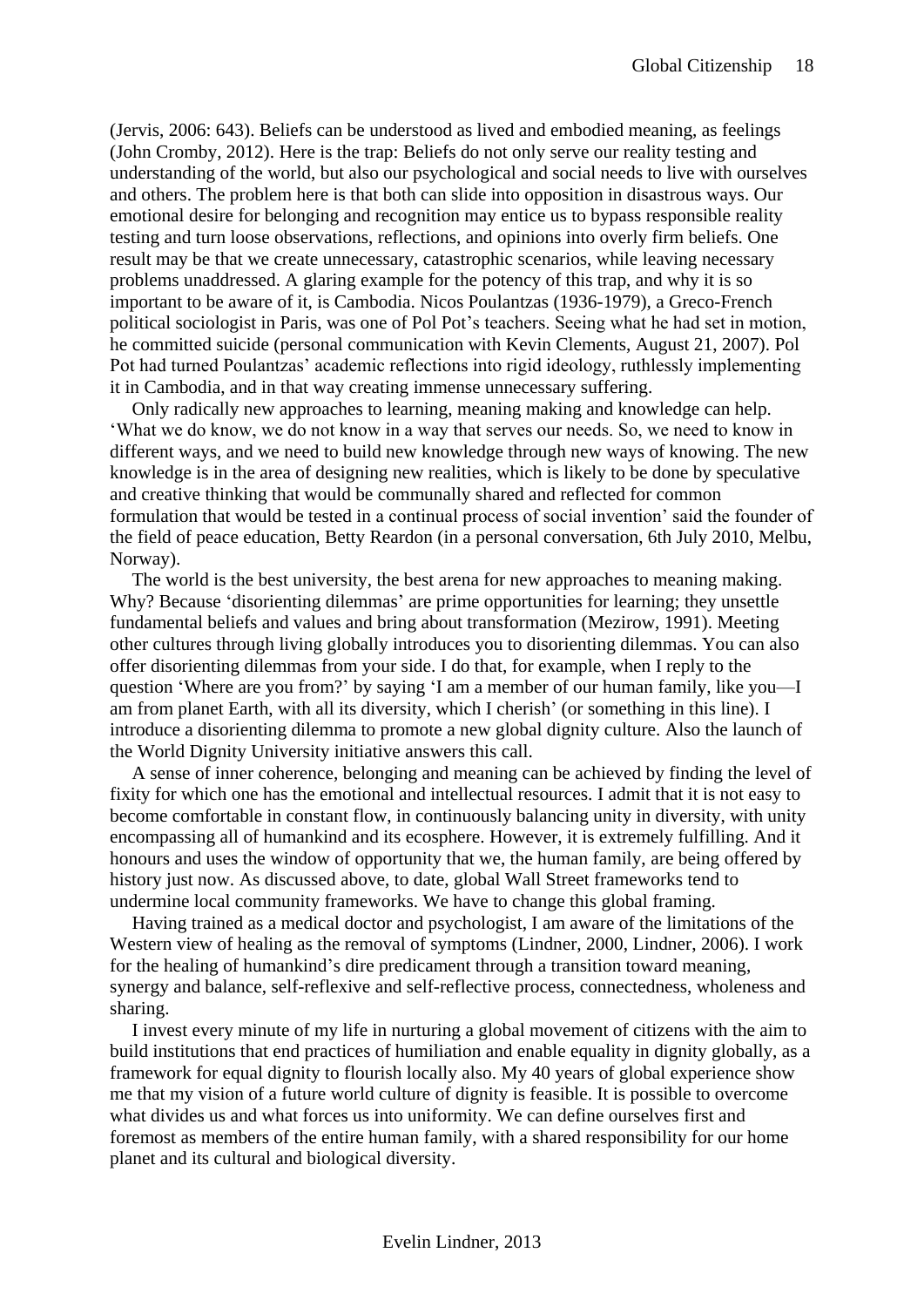I suggest that we all can benefit from trying global citizenship of dignity and care, so as to give Kurt Lewin's famous saying its due, namely that 'There is nothing so practical as a good theory' by marrying it with my conclusion after forty years of global experience, namely that 'There is nothing so enlightening as a good practice'.

# <span id="page-18-0"></span>**References**

Allport, Gordon Willard (1954). *The Nature of Prejudice.* Reading, MA: Addison-Wesley.

- Alperovitz, Gar (2009). *The Long Term Norm of the Economy Is Great Instability and High Inequality.* Cambridge, MA: Presencing Institute, tc.presencing.com/sites/default/files/Interview\_Alperovitz\_0.pdf.
- Bauman, Zygmunt. (2010). *44 Letters from the Liquid Modern World*. Cambridge: Polity Press.
- Belenky, Mary Field, Bond, Lynne A., and Weinstock, Jacqueline S. (1997). *A Tradition That Has No Name: Nuturing the Development of People, Families, and Communities.* New York: Basic Books.
- Berry, John W. (2013). Research on Multiculturalism in Canada. In *International Journal of Intercultural Relations, Special Issue on Multiculturalism*In press.
- Berry, John W., Phinney, Jean S., Sam, David Lackland, and Vedder, Paul (Eds.) (2006). *Immigrant Youth in Cultural Transition: Acculturation, Identity and Adaptation Across National Contexts.* Mahwah, NJ: Lawrence Erlbaum Associates.
- Coleman, Peter T., Bui-Wrzosinska, Lan, and Nowak, Andrzej (2008). *Toward a Dynamical Model of Power and Conflict.* Chicago, IL: Paper presented at the 21st Annual Conference of the International Association of Conflict Management, July, 2008, [www.tc.columbia.edu/i/a/document/9112\\_Toward.pdf.](http://www.tc.columbia.edu/i/a/document/9112_Toward.pdf)
- Dahle, Maria (2008). *Human Rights Defenders - Do They Make a Difference?* Oslo, Norway: Presentation given at the Seminar "60th Anniversary of the Human Rights," at the Oslo Center for Peace and Human Rights, 24th November 2008, [www.oslocenter.no/en/2008/11/seminar-60th-anniversary-of-the-human-rights/,](http://www.oslocenter.no/en/2008/11/seminar-60th-anniversary-of-the-human-rights/) published at Human Dignity and Humiliation Studies, [www.humiliationstudies.org/documents/DahleUN60years24Nov2008.pdf.](http://www.humiliationstudies.org/documents/DahleUN60years24Nov2008.pdf)
- Dahle, Maria (2011). *Introduction to Working Session 3.* Warsaw, Poland: Introduction given on 27th September 2011 at the Human Dimension Implementation Meeting 2011, organised by the Office for Democratic Institutions and Human Rights (ODIHR) of the Organization for Security and Co-operation in Europe (OSCE), 26th September-7th October 2011, [www.osce.org/event/hdim\\_2011,](http://www.osce.org/event/hdim_2011) published at Human Dignity and Humiliation Studies, [www.humiliationstudies.org/documents/DahleOSCE27Sep2011.pdf.](http://www.humiliationstudies.org/documents/DahleOSCE27Sep2011.pdf)
	-
- Eisler, Riane Tennenhaus (1987). *The Chalice and the Blade: Our History, Our Future.*  London: Unwin Hyman.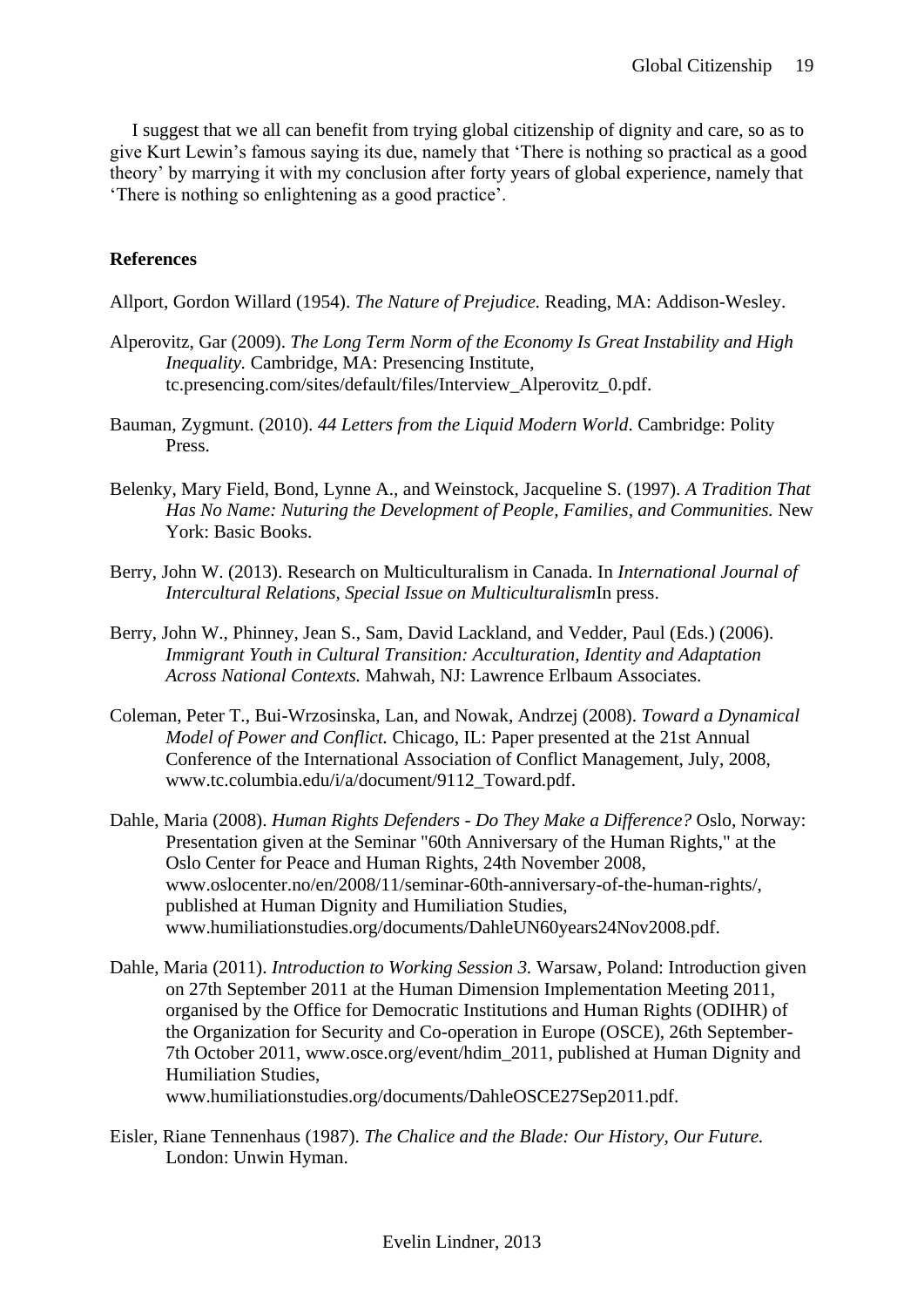- Elias, Norbert (1991). Changes in the We-I Balance. *The Society of Individuals.* Oxford: Blackwell, translated from the German original *Die Gesellschaft der Individuen*, 1939.
- Fiske, Alan Page (1991). *Structures of Social Life: The Four Elementary Forms of Human Relations - Communal Sharing, Authority Ranking, Equality Matching, Market Pricing.* New York: Free Press.
- Fleras, Augie (2009). *The Politics of Multiculturalism: Multicultural Governance in Comparative Perspective.* New York: Palgrave Macmillan.
- Freire, Paulo (1968). *Educação e Conscientização: Extencionismo Rural.* Cuernavaca, México: CIDOC/Cuaderno, no. 25.
- Freire, Paulo (1970). *Pedagogy of the Oppressed.* New York: Continuum.
- <span id="page-19-1"></span>Freire, Paulo. (1996). *Pedagogia da Autonomia - Saberes Necessários à Prática Educativa*. São Paulo, Brazil: Paz e Terra,
- <span id="page-19-0"></span>[www.letras.ufmg.br/espanhol/pdf%5Cpedagogia\\_da\\_autonomia\\_-\\_paulofreire.pdf.](http://www.letras.ufmg.br/espanhol/pdf%5Cpedagogia_da_autonomia_-_paulofreire.pdf) Türken, Salman, & Rudmin, Floyd W. (2013). On psychological effects of globalization: Development of a scale of global identity. *Psychology and Society, 5*(2), 63 - 89.
- Gergen, Kenneth J., Gulerce, Aydan, Lock, Andrew, and Misra, Girishwar (1996). Psychological Science in Cultural Context. In *American Psychologist, 51* (5), pp. 496- 503, doi: 10.1037//0003-066X.51.5.496.
- Hardin, Garrett James (1968). The Tragedy of the Commons. In *Science, 162*, pp. 1243-1248.
- Hartling, Linda M. and Luchetta, Tracy (1999). Humiliation: Assessing the Impact of Derision, Degradation, and Debasement. In *Journal of Primary Prevention, 19* (5), pp. 259-278.
- Herz, John H. (1950). Idealist Internationalism and the Security Dilemma. In *World Politics, II*, pp. 157-180.
- Hessel, Stéphane (2010). *Indignez-Vous!* Montpellier, France: Indigène éditions.
- Jervis, Robert (2006). Understanding Beliefs. In *Political Psychology, 27* (5), pp. 641-663.
- Lee, Benjamin (1995). Critical Internationalism. In *Public Culture, 7* (3), pp. 559-592.
- Lifton, Robert Jay (1993). *The Protean Self: Human Resilience in the Age of Fragmentation.*  Chicago: University of Chicago Press.
- Lindner, Evelin Gerda (2000). *The Psychology of Humiliation: Somalia, Rwanda / Burundi, and Hitler's Germany.* Oslo, Norway: University of Oslo, Department of Psychology, doctoral dissertation in psychology.
- Lindner, Evelin Gerda (2006). *Making Enemies: Humiliation and International Conflict.*  Westport, CT: Praeger Security International, Greenwood.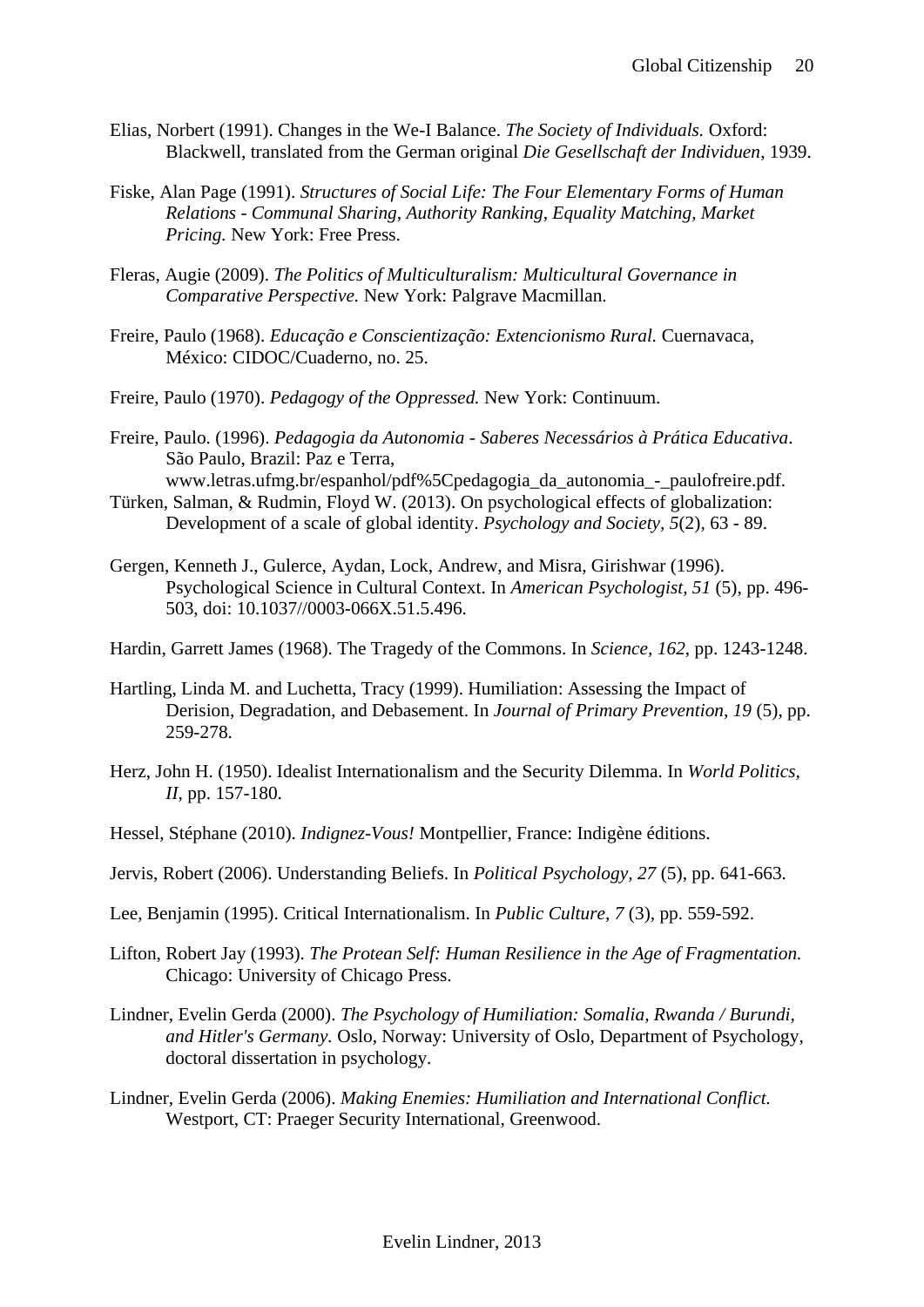- Lindner, Evelin Gerda (2007). Avoiding Humiliation From Intercultural Communication to Global Interhuman Communication. In *Journal of Intercultural Communication, SIETAR Japan, 10*, pp. 21-38.
- Lindner, Evelin Gerda (2009a). *Emotion and Conflict: How Human Rights Can Dignify Emotion and Help Us Wage Good Conflict.* Westport, CT: Praeger.

Lindner, Evelin Gerda (2009b). Why There Can Be No Conflict Resolution As Long As People Are Being Humiliated. In *International Review of Education, 55* (May 2-3, Special Issue on Education for Reconciliation and Conflict Resolution), pp. 157-184, doi: 10.1007/s11159-008-9125-9, published OnlineFirst December 27, 2008, at [www.springerlink.com/content/bg5g32x832152953/?p=61dc6cf755b1443c83e89d492](http://www.springerlink.com/content/bg5g32x832152953/?p=61dc6cf755b1443c83e89d49221b3e7a&pi=1)  $21b3e7a\π=1$ , including the short version of Finn Tschudi's response and Evelin Lindner's rejoinder; long version at humiliationstudies.org/documents/evelin/ReconciliationforBirgitFinnEvelinlongintervi ew.pdf.

- Lindner, Evelin Gerda (2010). *Gender, Humiliation, and Global Security: Dignifying Relationships From Love, Sex, and Parenthood to World Affairs.* Santa Barbara, CA: Praeger, ABC-CLIO.
- Lindner, Evelin Gerda (2012a). *A Dignity Economy: Creating an Economy Which Serves Human Dignity and Preserves Our Planet.* Lake Oswego, OR: World Dignity University Press.
- Lindner, Evelin Gerda (2012b). Fostering Global Citizenship. In Deutsch, Morton and Coleman, Peter T. (Eds.), *The Psychological Components of Sustainable Peace.* (pp. 283-298) New York: Springer.
- Lindner, Evelin Gerda, Hartling, Linda M., and Spalthoff, Ulrich (2011). Human Dignity and Humiliation Studies: A Global Network Advancing Dignity Through Dialogue. In *Policy Futures in Education, 9* (1, Special Issue: The Council of Europe's *White Paper on Intercultural Dialogue*), pp. 66-73, [www.wwwords.co.uk/PFIE.](http://www.wwwords.co.uk/PFIE)
- Lowman, Rodney L. (2013). *Internationalizing Multiculturalism: Expanding Professional Competencies in a Globalized World.* Washington: American Psychological Association.
- Margalit, Avishai (1996). *The Decent Society.* Cambridge, MA: Harvard University Press.
- Marshall, Graham R. (2008). Nesting, Subsidiarity, and Community-Based Environmental Governance Beyond the Local Level. In *International Journal of the Commons, 2* (1), pp. 75-97, [www.thecommonsjournal.org.](http://www.thecommonsjournal.org/)
- Matsumoto, David Ricky, Yoo, Hee Seung, and LeRoux, Jeffery A. (2005). Emotion and Intercultural Communication. In Kotthoff, Helga and Spencer-Oatley, Helen (Eds.), *Handbook of Applied Linguistics, Volume 7: Intercultural Communication.* The Hague, The Netherlands: Mouton de Gruyter.
- Mezirow, Jack (1991). *Transformative Dimensions of Adult Learning.* San Francisco, CA: Jossey-Bass.